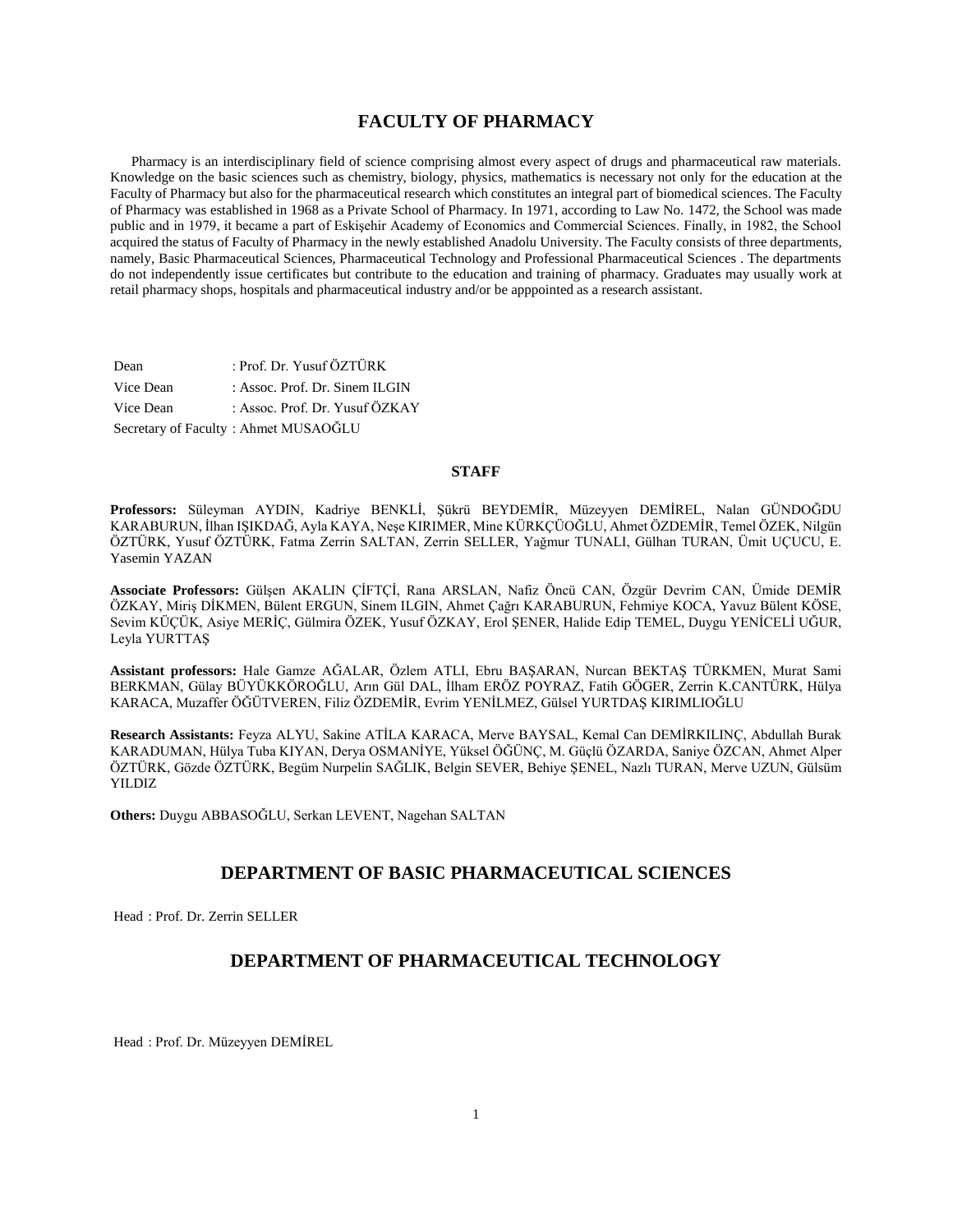# **DEPARTMENT OF PROFESSIONAL PHARMACEUTICAL SCIENCES**

Head : Prof. Dr. Ümit UÇUCU

Deputy Head : Assoc. Prof. Dr. Ahmet Çağrı KARABURUN

# **PROGRAM**

#### **I. SEMESTER**

| <b>BIY 121</b> | Medical Biology I                   | $2+0$     | 3,0  |
|----------------|-------------------------------------|-----------|------|
| <b>ECZ 109</b> | <b>History of Pharmacy</b>          | $2+0$ 2,0 |      |
| <b>ECZ</b> 111 | Pharmaceutical Terminology and      |           |      |
|                | Orientation to Pharmacy             | $3+0$     | 4,0  |
| <b>FIZ 103</b> | Physics                             | $2+0$ 3.0 |      |
| KIM 153        | General Chemistry I                 | $2+0$ 3.0 |      |
| <b>MAT 815</b> | <b>Mathematics</b>                  | $2+0$ 3.0 |      |
| <b>TAR 165</b> | Atatürk's Principles and History of |           |      |
|                | Turkish Revolution I                | $2+0$     | 2,0  |
| TÜR 125        | Turkish Language I                  | $2+0$     | 2,0  |
|                | Elective Courses (2)                |           | 5,0  |
|                | Foreign Language Courses (1)        |           | 3,0  |
|                |                                     |           | 30.0 |

### **III. SEMESTER**

| <b>BIY 346</b> | <b>Molecular Biology</b>                 | $1+0$     | 1.5 |
|----------------|------------------------------------------|-----------|-----|
| <b>ECZ 203</b> | Applications of the Pharmaceutical       |           |     |
|                | Microbiology                             | $1+2$ 3.0 |     |
| <b>ECZ 211</b> | Pathology                                | $2+0$ 3,0 |     |
| <b>ECZ 215</b> | <b>Pharmaceutical Botany I</b>           | $2+0$ 3,0 |     |
| <b>ECZ 229</b> | <b>Pharmaceutical Microbiology</b>       | $2+0$ 3,0 |     |
| KIM 241        | <b>Analytical Chemistry I</b>            | $2+0$ 3,0 |     |
| KİM 247        | Organic Chemistry I                      | $2+0$ 3,0 |     |
| KİM 249        | Biochemistry I                           | $2+0$ 3,0 |     |
| KIM 255        | <b>Analytical Chemistry Practicals I</b> | $1+2$ 3,0 |     |
| SAĞ 107        | <b>Public Health</b>                     | $2+0$     | 3,0 |
|                | Departmental Elective Course (1)         |           | 1,5 |

### **V. SEMESTER**

| <b>ECZ 301</b> | Pharmaceutical Chemistry I                | $3+0$     | -4,0 |
|----------------|-------------------------------------------|-----------|------|
| <b>ECZ 309</b> | Pharmaceutical Technology I               | $3+0$ 4,0 |      |
|                | ECZ 309 (Eng) Pharmaceutical Technology I | $3+0$ 4,0 |      |
| <b>ECZ 311</b> | Pharmaceutical Technology                 |           |      |
|                | Practicals I                              | $1+2$ 3,0 |      |
|                | ECZ 311 (Eng) Pharmaceutical Technology   |           |      |
|                | Practicals I                              | $1+2$ 3,0 |      |
| <b>ECZ 315</b> | Pharmacology II                           | $2+0$ 3,0 |      |
|                | ECZ 315 (Eng) Pharmacology II             | $2+0$     | 3,0  |
|                |                                           |           |      |

### **II. SEMESTER**

| <b>ANA 101</b> | Anatomy                             | $3+0$     | 4.0 |
|----------------|-------------------------------------|-----------|-----|
| <b>ANA 211</b> | Physiology                          | $3+0$     | 4,0 |
| <b>BIY 122</b> | Medical Biology II                  | $2+0$     | 3,0 |
| <b>ECZ 107</b> | <b>Basic Laboratory Knowledge</b>   | $1 + 0$   | 1.5 |
| <b>IST 128</b> | <b>Biostatistics</b>                | $2+0$ 3,0 |     |
| KIM 154        | General Chemistry II                | $2+0$     | 2.5 |
| TAR 166        | Atatürk's Principles and History of |           |     |
|                | Turkish Revolution II               | $2+0$     | 2,0 |
| <b>TÜR 126</b> | Turkish Language II                 | $2+0$     | 2,0 |
|                | Elective Courses (2)                |           | 5,0 |
|                | Foreign Language Courses (1)        |           | 3,0 |
|                |                                     |           |     |

30,0

### **IV. SEMESTER**

| <b>ECZ 212</b> | Pharmaceutical Botany Practicals $1+2$ 3,0   |           |     |
|----------------|----------------------------------------------|-----------|-----|
| <b>ECZ 214</b> | Pharmacology I                               | $2+0$     | 3,0 |
|                | ECZ 214 (Eng) Pharmacology I                 | $2+0$     | 3,0 |
| <b>ECZ 216</b> | <b>Pharmaceutical Botany II</b>              | $2+0$     | 3,0 |
| <b>ECZ 230</b> | Pharmaceutical Microbiology and              |           |     |
|                | Immunology                                   | $2+0$     | 2,0 |
| ECZ 232        | Informatics Systems in Pharmacy $2+1$        |           | 3,0 |
| KİM 248        | Organic Chemistry II                         | $2+0$     | 3,0 |
| KİM 250        | <b>Biochemistry II</b>                       | $2+0$ 3,0 |     |
| KİM 254        | <b>Analytical Chemistry II</b>               | $3+0$     | 4,0 |
| KİM 256        | Analytical Chemistry Practicals II $1+2$ 3,0 |           |     |
| KİM 260        | <b>Biochemistry Practicals</b>               | $1+2$ 3,0 |     |
|                |                                              |           |     |

l 30,0

### **VI. SEMESTER**

| <b>ECZ 302</b> | Pharmaceutical Chemistry II                | $3+0$     | 4.0 |
|----------------|--------------------------------------------|-----------|-----|
| <b>ECZ 310</b> | Pharmaceutical Technology II               | $3+0$     | 4,0 |
|                | ECZ 310 (Eng) Pharmaceutical Technology II | $3+0$     | 4.0 |
| <b>ECZ 312</b> | <b>Pharmaceutical Technology</b>           |           |     |
|                | Practicals II                              | $1+2$ 3,0 |     |
|                | ECZ 312 (Eng) Pharmaceutical Technology    |           |     |
|                | Practicals II                              | $1+2$ 3,0 |     |
| <b>ECZ 322</b> | <b>Pharmaceutical Chemistry</b>            |           |     |
|                | Practicals II                              | $1+2$ 3,0 |     |
| <b>ECZ 350</b> | Pharmacognosy II                           | $2+0$     | 3.0 |

l 30,0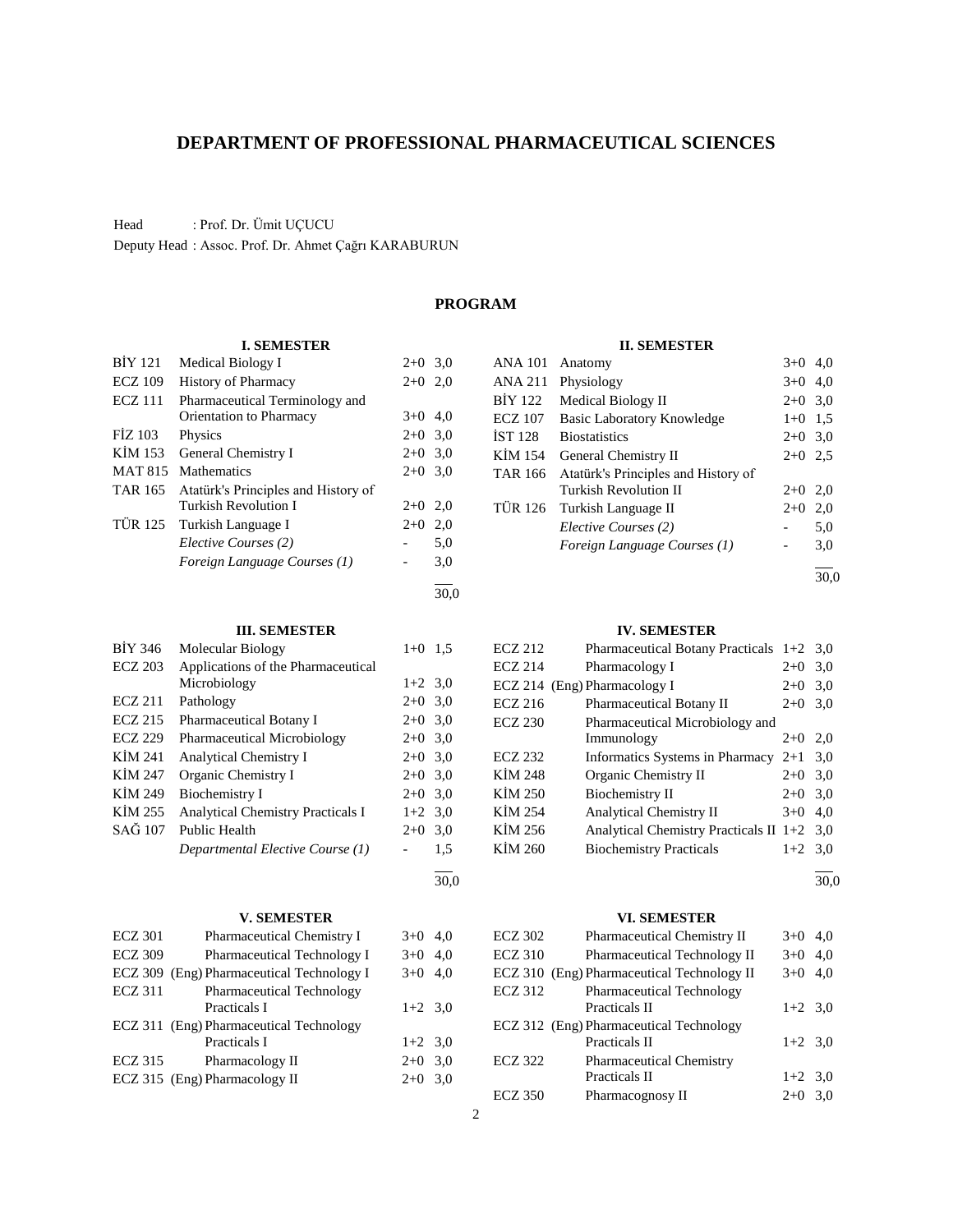| <b>ECZ 317</b>    | Medicinal Biochemistry             | $1+0$     | 1,5 |
|-------------------|------------------------------------|-----------|-----|
| <b>ECZ 321</b>    | <b>Pharmaceutical Chemistry</b>    |           |     |
|                   | Practicals I                       | $1+2$ 3.0 |     |
| <b>ECZ 349</b>    | Pharmacognosy I                    | $2+0$ 3.0 |     |
| ECZ 349           | (Eng) Pharmacognosy I              | $2+0$     | 3,0 |
| <b>ECZ</b> 361    | <b>Pharmacognosy Practicals I</b>  | $1+2$ 3.0 |     |
| ECZ 446           | <b>Instrumental Analysis</b>       |           |     |
|                   | Applications                       | $2+0$     | 2,0 |
| $SA\tilde{G}$ 404 | Medical First Aid                  | $2+0$     | 2,0 |
|                   | Departmental Elective Course (1) - |           | 1,5 |
|                   |                                    |           |     |

### 30,0

30,0

30,0

# **VII. SEMESTER**

| <b>ECZ 401</b> | Pharmaceutical Chemistry III              | $2+0$     | 3,0 |
|----------------|-------------------------------------------|-----------|-----|
| <b>ECZ</b> 411 | <b>Pharmaceutical Technology III</b>      | $3+0$     | 4,0 |
| ECZ 411        | (Eng) Pharmaceutical Technology III       | $3+0$     | 4,0 |
| <b>ECZ 413</b> | <b>Pharmaceutical Technology</b>          |           |     |
|                | Practicals III                            | $1+2$ 3.0 |     |
|                | ECZ 413 (Eng) Pharmaceutical Technology   |           |     |
|                | Practicals III                            | $1+2$ 3.0 |     |
| <b>ECZ 421</b> | <b>Pharmaceutical Chemistry</b>           |           |     |
|                | Practicals III                            | $1+2$ 3,0 |     |
| ECZ 425        | Pharmaceutical Toxicology I               | $2+0$     | 3,0 |
|                | ECZ 425 (Eng) Pharmaceutical Toxicology I | $2+0$     | 3,0 |
| <b>ECZ 427</b> | Pharmacology IV                           | $3+0$     | 3,0 |
|                | ECZ 427 (Eng) Pharmacology IV             | $3+0$     | 3,0 |
| <b>ECZ 429</b> | Practice of Pharmacology                  | $1+2$     | 3,0 |
| <b>ECZ 441</b> | Pharmacognosy III                         | $2+0$     | 3,0 |
| ECZ 441        | (Eng) Pharmacognosy III                   | $2+0$     | 3,0 |
| <b>ECZ 443</b> | Pharmacognosy Practicals III              | $1+2$ 3,0 |     |
| <b>ECZ</b> 467 | Clinical Pharmacy I                       | $2+0$     | 2,0 |
|                |                                           |           |     |

## **IX. SEMESTER**

| ECZ 859 Pharmacy Administration   | $2+0$ 2.0  | E) |
|-----------------------------------|------------|----|
| ECZ 875 Graduation Project I      | $1+3$ 4,0  | E  |
| STJ 013 Internship IV             | $0+2515.0$ | S. |
| <i>Specialization Courses</i> (5) | 9.0        |    |
|                                   |            |    |

# **DEPARTMENTAL ELECTIVE COURSES**

| <b>BIY 380</b> | Ethnobotany                                | $1 + 0$   | 1.5 |
|----------------|--------------------------------------------|-----------|-----|
| <b>ECZ 219</b> | Nutraceutical Compounds and<br>Products    | $1+0$     | 1.5 |
| <b>ECZ 222</b> | Plants used in Complementary               |           |     |
|                | Medicine                                   | $2+0$ 3.0 |     |
|                | ECZ 222 (Eng) Plants used in Complementary |           |     |
|                | Medicine                                   | $2+0$ 3.0 |     |
| <b>ECZ 327</b> | Drug Stability                             | $1 + 0$   | 1.5 |
|                | ECZ 327 (Eng) Drug Stability               | $1 + 0$   | 1.5 |
| <b>ECZ 333</b> | Nomenclature of Organic                    |           |     |
|                | Compounds and Drugs Content                | $1+0$     | 1.5 |
|                |                                            |           |     |

|                | ECZ 350 (Eng) Pharmacognosy II     | $2+0$ 3.0 |     |
|----------------|------------------------------------|-----------|-----|
| ECZ 356        | Pharmacology III                   | $3+0$ 4.0 |     |
|                | ECZ 356 (Eng) Pharmacology III     | $3+0$ 4.0 |     |
| <b>ECZ 358</b> | Pharmaceutical Biotechnology       | $2+0$ 2.0 |     |
| <b>ECZ 362</b> | Pharmacognosy Practicals II        | $1+2$ 3.0 |     |
| <b>ECZ 444</b> | Cosmetology                        | $2+0$ 2.5 |     |
|                | ECZ 444 (Eng) Cosmetology          | $2+0$     | 2.5 |
|                | Departmental Elective Course (1) - |           | 1,5 |
|                |                                    |           |     |

30,0

# **VIII. SEMESTER**

| <b>ECZ 402</b> | <b>Pharmaceutical Chemistry IV</b>         | $2+0$     | 3,0 |
|----------------|--------------------------------------------|-----------|-----|
| <b>ECZ 412</b> | <b>Pharmaceutical Technology IV</b>        | $3+0$     | 4,0 |
|                | ECZ 412 (Eng) Pharmaceutical Technology IV | $3+0$     | 4,0 |
| <b>ECZ 414</b> | <b>Pharmaceutical Technology</b>           |           |     |
|                | <b>Practicals IV</b>                       | $1+2$ 3.0 |     |
|                | ECZ 414 (Eng) Pharmaceutical Technology    |           |     |
|                | <b>Practicals IV</b>                       | $1+2$ 3.0 |     |
| <b>ECZ 415</b> | <b>Pharmaceutical Technology</b>           |           |     |
|                | Practicals                                 | $1+2$ 3.0 |     |
| <b>ECZ 422</b> | <b>Pharmaceutical Chemistry</b>            |           |     |
|                | <b>Practicals IV</b>                       | $1+2$ 3.0 |     |
| <b>ECZ 426</b> | <b>Pharmaceutical Toxicology II</b>        | $2+0$ 3,0 |     |
|                | ECZ 426 (Eng) Pharmaceutical Toxicology II | $2+0$ 3,0 |     |
| <b>ECZ 450</b> | Herbal Drugs Used in                       |           |     |
|                | Phytotherapy                               | $2+0$ 2,0 |     |
| <b>ECZ 468</b> | Clinical Pharmacy II                       | $2+0$     | 3,0 |
| <b>ECZ 829</b> | Deontology of Pharmacy and                 |           |     |
|                | Ethics                                     | $1+0$     | 1,5 |
|                | Departmental Elective Course (2) -         |           | 4,5 |

l 30,0

### **X. SEMESTER**

| ECZ 406 Pharmaceutical Legislations | $2+0$ 2.0  |     |
|-------------------------------------|------------|-----|
| ECZ 876 Graduation Project II       | $1+3$ 4.0  |     |
| STJ 014 Internship V                | $0+2515.0$ |     |
| Specialization Courses (5)          |            | 9.0 |

l 30,0

| <b>ECZ 334</b> | <b>Clinical Parasitology</b>        | $1+0$     | 1.5 |
|----------------|-------------------------------------|-----------|-----|
| ECZ 340        | <b>Natural Anticancer Compounds</b> | $1+0$     | 1.5 |
| ECZ 342        | Drug Production in Turkey           | $1+0$     | 1.5 |
| ECZ 344        | Drug Analysis of Biological         |           |     |
|                | Samples                             | $1+0$ 1.5 |     |
| ECZ 345        | Food Safety and Analysis            | $2+0$     | 3,0 |
| ECZ 346        | Pharmaceutical Nanotechnology       | $2+0$ 3,0 |     |
| ECZ 347        | Introduction to Cosmetic Herbs      | $1 + 0$   | 1.5 |
| ECZ 352        | Hormone Biochemistry                | $1+0$     | 1,5 |
| <b>ECZ 360</b> | Narcotic Hallucinogenic and         |           |     |
|                | Poisonous Plants                    | $2+0$     | 3,0 |
| ECZ 420        | <b>Essential Oils</b>               | $1+0$     | 1.5 |
|                |                                     |           |     |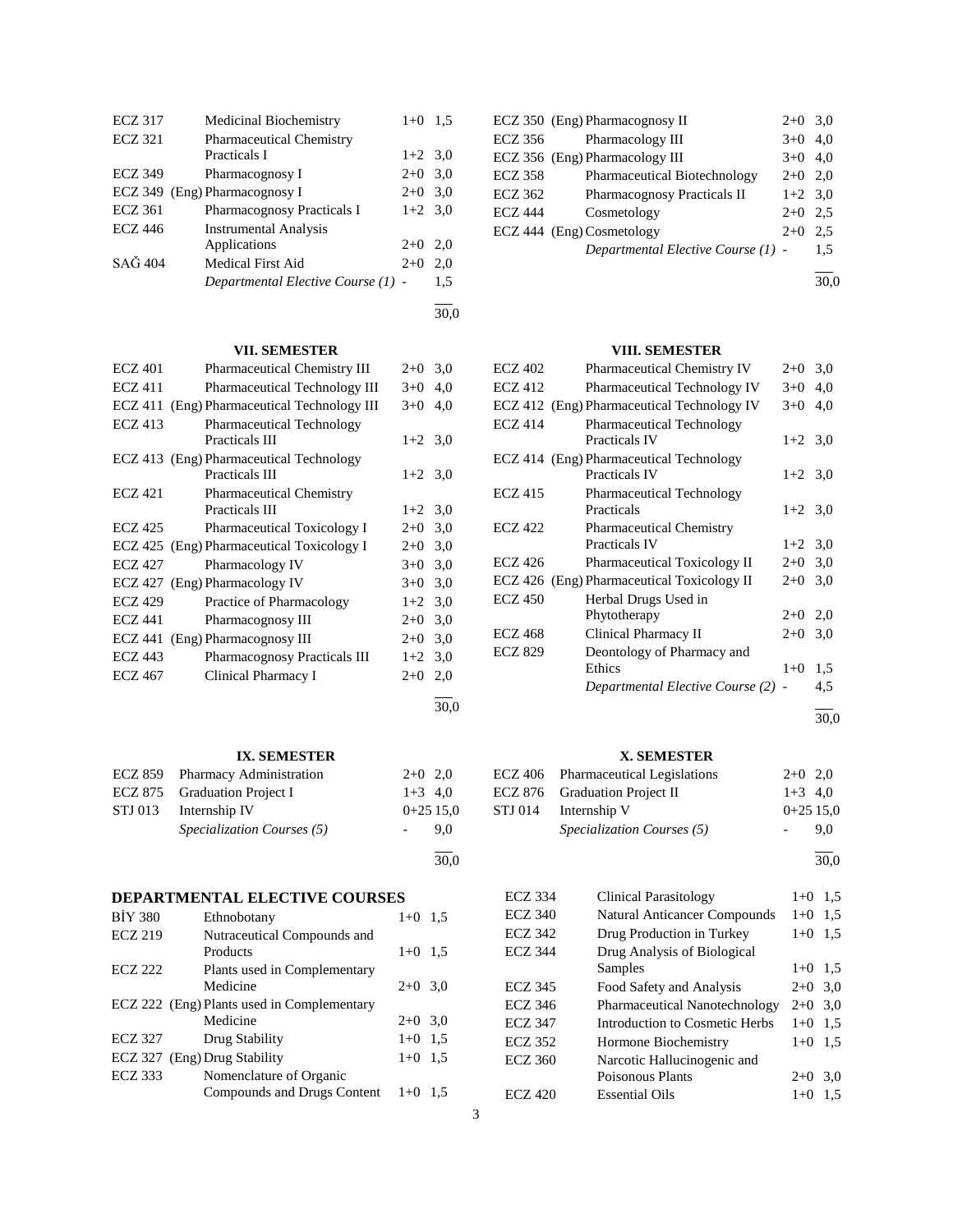|                | ECZ 420 (Eng) Essential Oils            | $1+0$ 1.5 |     |
|----------------|-----------------------------------------|-----------|-----|
| <b>ECZ</b> 433 | Risk Factors for Natural Products $2+0$ |           | 3.0 |
| ECZ 436        | Drug Bioavailability                    | $2+0$     | 3,0 |
|                | ECZ 436 (Eng) Drug Bioavailability      | $2+0$     | 3,0 |
| <b>ECZ 439</b> | Natural Products used in                |           |     |
|                | Aromatherapy                            | $1+0$     | 1.5 |
| <b>ECZ 452</b> | <b>Active Compounds of Veterinary</b>   |           |     |
|                | Drugs                                   | $1+0$ 1.5 |     |
| <b>ECZ 466</b> | Pollens and Health                      | $1+0$     | 1.5 |
| <b>ECZ 472</b> | Drug Interactions                       | $1+0$     | 1.5 |
| <b>ECZ 846</b> | Medical Waste and Environment           | $1+0$     | 1.5 |
|                |                                         |           |     |

## **ELECTIVE COURSES**

| <b>BEÖ 155</b> | Physical Education                | $2+0$ 2.0 |  |
|----------------|-----------------------------------|-----------|--|
| <b>BIL 150</b> | Fundamentals of Information       |           |  |
|                | Technology                        | $4+0$ 5.0 |  |
|                | ING 225 (Eng) Academic English I  | $3+0$ 3,0 |  |
|                | ING 226 (Eng) Academic English II | $3+0$ 3,0 |  |
| ISN 315        | <b>Public Relations</b>           | $2+0$ 3,0 |  |
| <b>KÜL 199</b> | Cultural Activities               | $0+2$ 2,0 |  |
| SAN 155        | <b>Hall Dances</b>                | $0+2$ 2,0 |  |
| <b>SNT 155</b> | History of Art                    | $2+0$ 2,0 |  |
| SOS 155        | Folkdance                         | $2+0$ 2,0 |  |
| <b>THU 203</b> | <b>Community Services</b>         | $0+2$ 3.0 |  |
| <b>TÜR 120</b> | Turkish Sign Language             | $3+0$ 3.0 |  |
|                |                                   |           |  |

### **SPECIALIZATION COURSES**

| <b>ECZ 223</b> | Pharmacogenomy                              | $1+0$   | 1.5 |
|----------------|---------------------------------------------|---------|-----|
| <b>ECZ</b> 313 | Hospital Pharmacy                           | $1+0$   | 1.5 |
| <b>ECZ 319</b> | Clinical Microbiology                       | $1+0$   | 1.5 |
| <b>ECZ 437</b> | <b>Approved Recombinant Antibodies</b>      | $1 + 0$ | 1.5 |
| <b>ECZ 826</b> | Risk Assessment in Terms of                 |         |     |
|                | Toxicology                                  | $1+0$   | 1,5 |
| <b>ECZ 828</b> | <b>Evaluation of Biochemical Laboratory</b> |         |     |
|                | Data                                        | $1+0$   | 1.5 |
| ECZ 836        | <b>Basics of Pharmacokinetics</b>           | $1 + 0$ | 1.5 |
| <b>ECZ 843</b> | Practical Symptomatology for                |         |     |
|                | Pharmacists                                 | $1+0$   | 1,5 |
| <b>ECZ 845</b> | <b>Pharmaceutical Engineering</b>           | $1 + 0$ | 1,5 |
|                |                                             |         |     |

| <b>ECZ 858</b> | Analysis of Bioelements                     | $1+0$   | 1,5 |
|----------------|---------------------------------------------|---------|-----|
| <b>ECZ 862</b> | Perinatal and Pediatric                     |         |     |
|                | Pharmacothereapy                            | $1+0$   | 1,5 |
| <b>ECZ 863</b> | Drug Patent Registration and CE             |         |     |
|                | Certificate                                 | $1 + 0$ | 1,5 |
| <b>ECZ 864</b> | Geriatric Pharmacothreapy                   | $1+0$   | 1,5 |
| <b>ECZ 865</b> | Medicinal Teas                              | $1+0$   | 1,5 |
| <b>ECZ 867</b> | Pharmacoeconomics                           | $1 + 0$ | 1,5 |
| <b>ECZ 871</b> | Basic Procedures and Calculations in        |         |     |
|                | New Drug Development                        | $1+0$   | 1,5 |
| <b>ECZ 872</b> | Innovative Approaches to Antisense          |         |     |
|                | Technology                                  | $1 + 0$ | 1.5 |
| <b>ECZ 874</b> | Seperation Techniques in                    |         |     |
|                | Pharmaceutical Industry                     | $1+0$   | 1.5 |
| <b>ECZ 877</b> | Analytical Method Development and           |         |     |
|                | Validation                                  | $1+0$   | 1.5 |
| <b>ECZ 878</b> | Pharmacopoeia Analysis                      | $1+2$   | 3,0 |
| <b>ECZ 879</b> | <b>Introduction to Pharmacy Practice</b>    | $1+2$   | 3,0 |
| <b>ECZ 880</b> | Analysis of Chiral Compounds in             |         |     |
|                | Pharmaceutics                               | $1+0$   | 1,5 |
| <b>ECZ 881</b> | <b>Rational Drug Use</b>                    | $1+0$   | 1.5 |
| <b>ECZ 882</b> | Pharmacovigilance and Adverse Drug          |         |     |
|                | Reactions                                   | $1+0$   | 1.5 |
| <b>ECZ 883</b> | Innovative Pharmacology and Drug            |         |     |
|                | <b>Screening Strategies</b>                 | $1+0$   | 1,5 |
| <b>ECZ 884</b> | <b>Quality Management of Drug</b>           | $1 + 0$ | 1.5 |
| <b>ECZ 885</b> | <b>Upper Respiratory Tract Diseases and</b> |         |     |
|                | Medications                                 | $1+0$   | 1,5 |
| <b>ISL 321</b> | Applied Entreprenneurship                   | $3+1$   | 5,0 |
|                |                                             |         |     |

### **FOREIGN LANGUAGE COURSES**

| ALM 175 (Ger) German I     | $3+0$ 3.0 |  |
|----------------------------|-----------|--|
| ALM 176 (Ger) German II    | $3+0$ 3.0 |  |
| FRA 175 (Fra) French I     | $3+0$ 3.0 |  |
| FRA 176 (Fra) French II    | $3+0$ 3.0 |  |
| $ING 175$ (Eng) English I  | $3+0$ 3.0 |  |
| $ING 176$ (Eng) English II | $3+0$ 3.0 |  |
|                            |           |  |

### **COURSE CONTENTS**

### **ALM 175 German I 3+0 3,0**

Greeting and Saying Goodbye; Introducing Yourself and Others; Giving Personal Information About Yourself; Spelling a Word; Counting up to 100; Communicating in Private Life; Telling Profession; Talking About Occupation and Business; Expressing a Problem; Introducing Family; Telling the Time; Planning Events; Making an Appointment; Saying the Names of Foods; Reading the Menu; Ordering in the restaurant; Shopping at the Market; Making A Complaint; Saying the Names of Vehicles; Asking for Address; Understanding Directions; Talking about the Illness; Reading and Writing Dates; Replying to an Invitation; Making Holiday Plans; Understanding and Talking About the Weather Forecast.

### **ALM 176 German II 3+0 3,0**

Giving Feedback; Making A Suggestion; Asking Questions; Expressing Ideas; Expressing Requests and Fears; Understanding Signs; Giving Directions; Talking about Sports; Reading and Understanding Newspapers; Ordering by Telephone; Preferring a Profession; Talking about Professions; Making a Complaint; Intercultural Communication; Comprehending Instructions for Use; Making Weather Forecast; Reading Literary Texts; Celebrating; Comprehending and Giving Recipe; Identify Things; Comprehending Adventure Stories and Movies.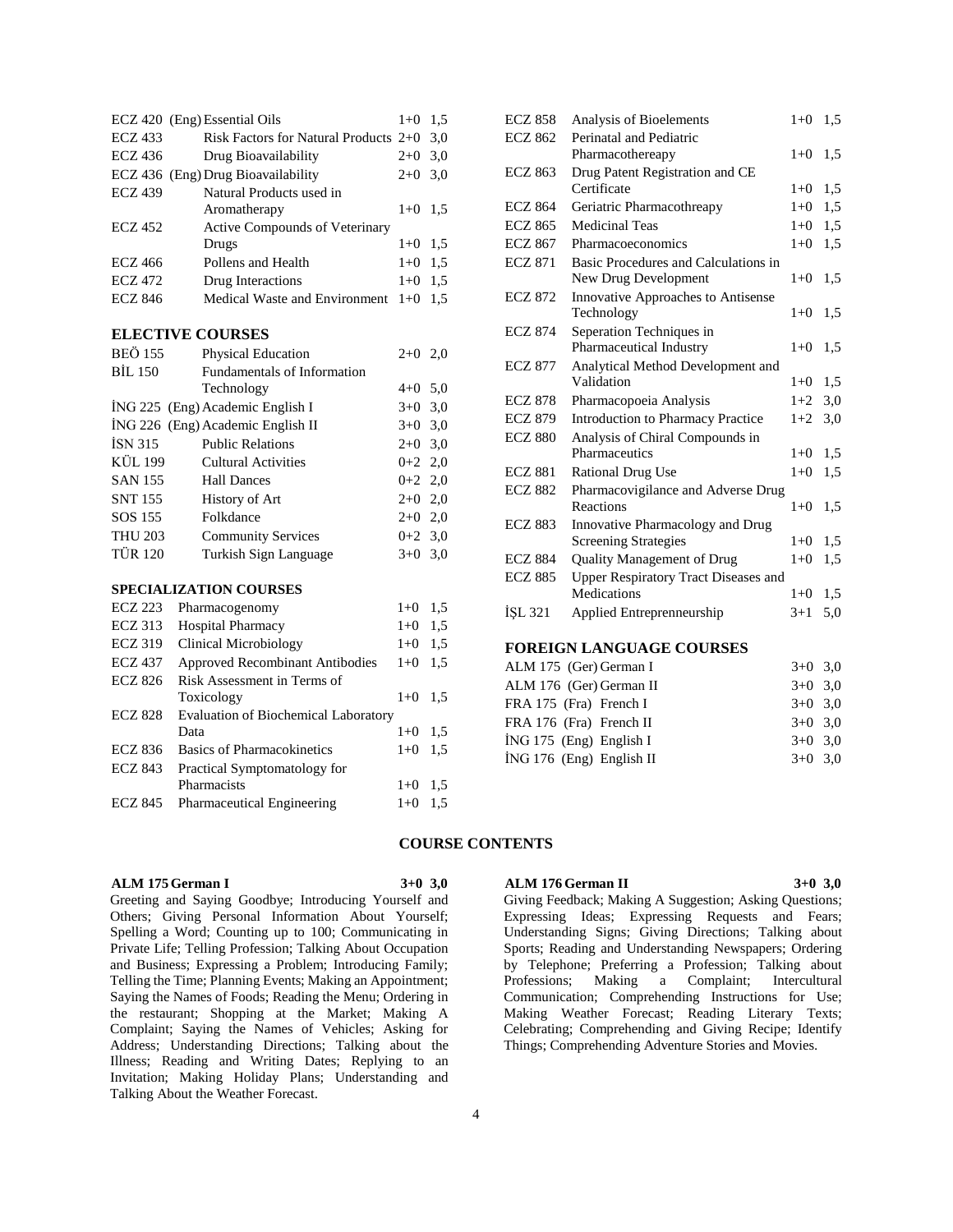### **ANA 101 Anatomy 3+0 4,0**

Human Anatomy; Structure and Organization of Human Body; Systems: Locomotor system, Nerve system, Special senses, Cardiovascular system, Digestive, Respiratory, Endocrine, and Urogenital sytems.

### **ANA 211 Physiology 3+0 4,0**

Cell Physiology: Cell membrane and its function; Transport of Ions and Molecules through the Cell Membrane and Its Organelles; Excitable Tissues-Muscle: Membrane potentials and action potentials; Skeletal Muscle; Smooth Muscle; Heart Muscle; Nerve System: Basic functions of synapses, Synaptic transmission, Central nerve system, Peripheral nerve system; Blood Physiology: Blood cells; Hemoglobin; Hemostasis and Blood coagulation; Cardiovascular System: Specialized excitatory and conductive system of the heart; Cardiac Arrhytmias; EKG; Arterial and Venous Systems; Arterial Blood Pressure; Venous Pressures; Urinary System: Nephron; GFR (Glomerular Filtration); Clearance; Urine Formation by Kidneys; Acid-base Balance.

#### **BEÖ 155 Physical Education 2+0 2,0**

Definition of Physical Education and Sports; Aims, Disadvantages of Inactive Life; Various Activities for Physical Education; Recreation; Human Physiology; First Aid; Sports Branches: Definition, Rules and Application; Keep Fit Programs.

#### **BİL 150 Fundamentals of Information Technology 4+0 5,0**

Introduction to Computer: History of Computer; Operating Systems: Introduction to operating systems; Office Software-Word Processors and Document Systems: General Characteristics of the Office Software; Office-Software-Spreadsheets Programs: Spreadsheets Programs; Office Software-Presentation Programs: Presentation Programs; E Mail-Personal Communication Management: General Characteristics of the E Mailing System; Effective use of the Internet and Internet Security; Network Technologies. Computer Hardware and Error Detection: Types of Computers; Social Networks and Social Media: Social Media and Introduction to Social Media; Special Application Software: Multimedia; Law and Ethics of Informatics: Intellectual Property and Informatics Law; E-Learning: Developments in E-Learning; E-Government Applications; Computer and Network Security; Latest Strategic Technologies of Informatics: Factors Affecting Technological Developments.

### **BİY 121 Medical Biology I 2+0 3,0**

Definition of Biological and Medical Biology; Biology Methods; Sub-disciplines of Biology and Medical Biology Pharmaceutical Place; Characteristics of Living Things and The Animate and Inanimate Differences; Inorganic and Organic Structure of The Cell: Water, Minerals and Electrolytes, Proteins, Fats, Carbohydrates, Vitamins, Enzymes, Hormones; The concept of Prokaryotic and Eukaryotic Cells and Organization of Genetic Material; Plant and Animal Cells Differences; Cell Shape and Size; Cell Membrane Structure and Functions; Cytoplasm and General

Characteristics of Cell Organelles: Nucleus, Mitakondri, Endoplasmic Reticulum, Lysosome, Ribosome, Peroxisome, Microtubule, Golgi complex, as Plastid.

### **BİY 122 Medical Biology II 2+0 3,0**

Nucleic Acids: DNA and RNA; Genetic and Mendel's Laws; Multipl allele; Gen Expresion; Transcripsion and Translasion (protein synthesis); Regulation of Gen Expresion; Recombination: Homolog Rekombinations in Procaryotes and Eucaryotes; Chromosomes: Structure and size; Mutations: Types of Mutation, Mutation Factors; Outosomal ve Gonosomal Genetic; Repair System in DNA; Genetic Engineering and Human Genom Project; Cell Divisions: Mitosis and Meiosis; Cell Metabolism; Cellular Aging and Cellular Death; Reproduction: Asexual and Sexual reproduction; Human Reproduction System: Spermatogenezis, Oogenezis and Fertilization; Animal Tissues: Epitel tissue, Connective and Support tissue, Muscle tissue and Nerve tissue; Plant Tissues: Meristem and permanent tissues

### **BİY 346 Molecular Biology 1+0 1,5**

Structure of the Chromosome; Distribution of DNA between Chromosomes; Organization of Chromatin Fibers; Protein Components of the Chromosome; Chromosome Functions During the Cell Cycle; Description of Gene; Models for Control of Gene Expression; Expression of Operon.

#### **BİY 380 Ethnobotany 1+0 1,5**

Description of Ethno botany; History of Ethno botany; General use of plants; Plant structures for Ethno botanical use; Aim of plants use; Ethno botanical investigations methods; Collecting and identifying plants; Ethno botany in Turkey; Linguistics in Ethno botany and Turkish plant names; Different uses of plants in Turkey; Wild plants used for nutriment in Turkey.

**ECZ 107 Basic Laboratory Knowledge 1+0 1,5** Introduction of Laboratory Glassware, Chemicals, Apparatus and Instruments; Possible Accidents of Chemical and Personal Origin and Their Prevention; Toxic, Explosive and Flammable Materials; Acids and Bases; Safety Operation Rules with Chemicals; Introduction of Laboratory Safety Equipment and Their Utilization Principles; Biological Hazards; Personal Prevention and Hygiene.

### **ECZ 109 History of Pharmacy 2+0 2,0**

Definition of Pharmacy; Historical Phases and Developments in Pharmacy; Pharmacy in Antiquity; Pharmacy in the Middle Ages; Pharmacy in the Middle East and Anatolian Turks; Drugs, pharmacies, pharmacy education in the Ottoman Empire; Drugs, pharmacies, pharmacy education in the Republic of Turkey.

### **ECZ 111 Pharmaceutical Terminology and Orientation to Pharmacy 3+0 4,0**

Terminology Related to Pharmacy: Pharmaceutical technology, Pharmacology, Biochemistry, Pharmaceutical toxicology, Pharmaceutical chemistry, Pharmaceutical microbiology, Pharmaceutical biotechnology,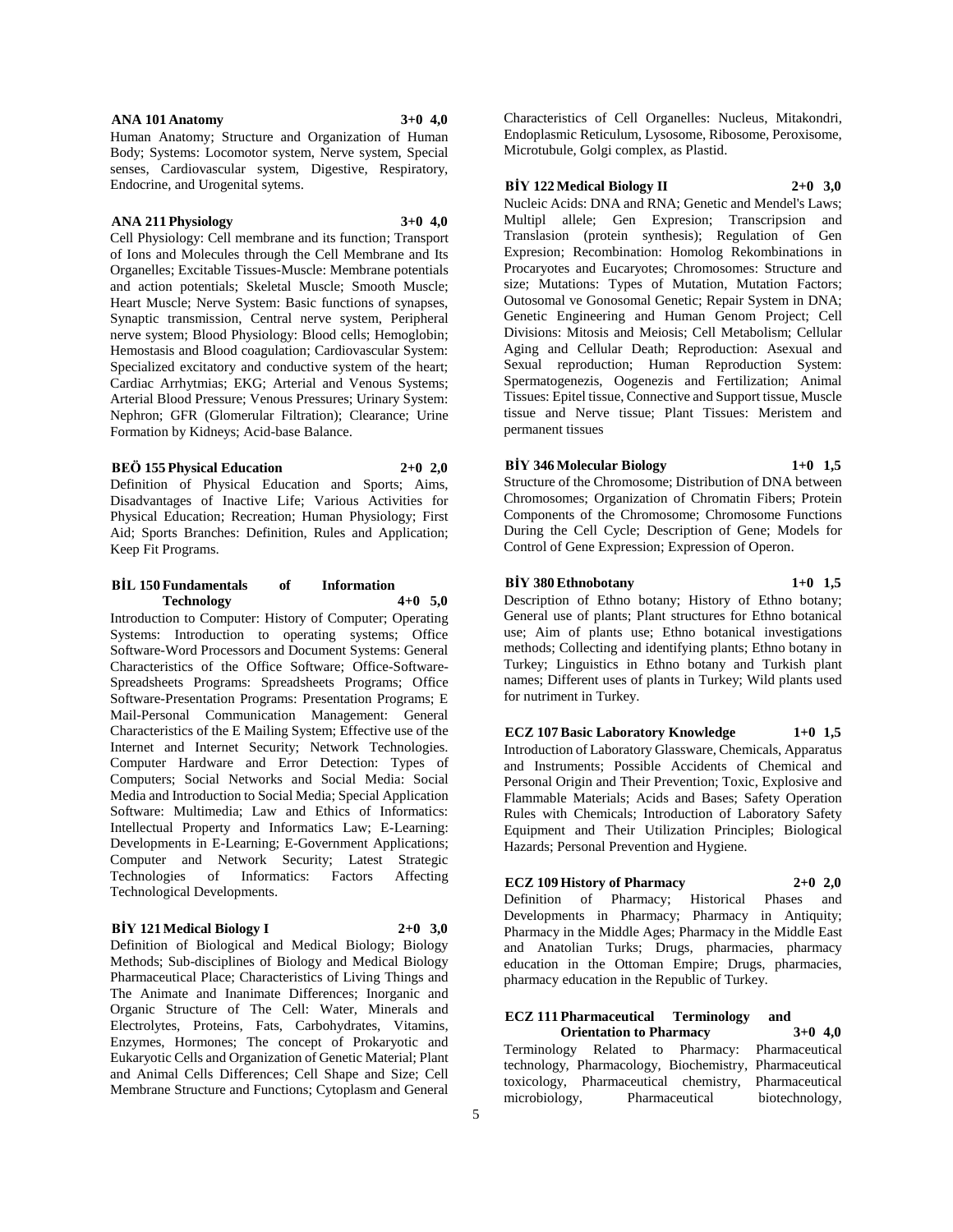Pharmaceutical botany, Pharmacognosy, Analytical Chemistry; Publications Related to Pharmacy: Codex, Formularies; Pharmacy Education: Compulsory courses, Elective courses, Technical electives, Work placement; Introduction to Working Areas of Pharmacists: Pharmacy, Corporate pharmacy, Pharmaceutical warehouse, Drug industry.

#### **ECZ 203 Applications of the Pharmaceutical Microbiology 1+2 3,0**

Microbiological Laboratory: Equipment; Preparation of the Microbial Media; Sterilization and Disinfection; Inoculation Techniques; Selective and Differential Media; Gram Staining; Spore Staining; Bacterial Carbohydrate Metabolism; Bacterial Protein Metabolism; Identification of the Enteric Bacteria; Culture of Throat; Antibiogram; The Fungi; Identification of the Blood Groups.

### **ECZ 211 Pathology 2+0 3,0**

Introduction to Pathology; Cellular Injury; Inflammation and Repair; Diseases Associated with Body Fluids and Circulation; Neoplasia; Immunopathology.

**ECZ 212 Pharmaceutical Botany Practicals 1+2 3,0** Introduction of the Light Microscope; Plant Cell Supporting Tissue; Stoma and Epidermis; Crystals Glandular and Nonglandular Hairs; Leaf and Fruit Morphology; Pinaceae; Cupressaceae; Liliaceae; Iridaceae; Amaryllidaceae Ranunculaceae; Rosaceae; Euphorbiaceae Papaveraceae; Labiatae; CaryophyllaceaeCruciferae; Solanaceae; Leguminosae; Compositae; Drug Morphology.

#### **ECZ 214 Pharmacology I 2+0 3,0**

Introduction to Pharmacology; Historical Aspect of Pharmacology; Description of Disease State; Knowledge of Homeostasis; Description of Drugs; Types of Therapy and Pharmacotherapy; Subdivisions of Pharmacology; Pharmaco-dynamics and Pharmacokinetics; Application Routes for Drugs; Absorption; Transport Mechanisms across Cell Membrane; Distribution Characteristics of Drugs; Binding to Plasma Proteins; Metabolism and Elimination; Side Effects; Types of Toxic Effects; Simple and Special Toxic Effects; Allergy, Mutagenesis, Teratogenity; Carsinogenity; Factors Altering Drug Effects; Drug Interactions; Phases of New Drug Development; Sites of Action; Receptors, Ion Channels, Ion Pumps, Enzymes.

### **ECZ 215 Pharmaceutical Botany I 2+0 3,0**

Taxonomy; Nomenclature; Plant Identification; Flora of Turkey and related literatures and herbariums: Nomanclature of Drugs, Regnum Plantae: Description of plants: Root, Stem, Leaf, Flower, Fruit; Bacteriophyta, Cyanophyta (Eumycetes and Basidiomycetes), Lichenes, Pteridophyta (Equisetaceae, Lycopodiaceae, Aspidiaceae, Adianthaceae, Polypodiaceae, Aspleniaceae); Spermatophyta (Cycadaceae, Ginkgoaceae, Taxaceae, Pinaceae, Taxodiaceae, Cupressaceae, Ephedraceae, Poaceae, Palmae, Araceae, Liliaceae, Amaryllidaceae, Iridaceae).

**ECZ 216 Pharmaceutical Botany II 2+0 3,0** Orchidaceae, Piperaceae, Salicaceae, Juglandaceae, Fagaceae, Cannabinaceae, Santalaceae, Aristolochiaceae, Polgonaceae, Chenopodiaceae, Caryophyllaceae, Ranunculaceae, Lauraceae, Papaveraceae, Brassicaceae, Hamamelidaceae, Rosaceae, Fabaceae, Linaceae, Erythroxylaceae, Rutaceae, Polygalaceae, Euphorbiaceae, Anacardiaceae, Rhamnaceae, Vitaceae, Tiliaceae, Malvaceae, Sterculiaceae, Violaceae, Flacourtaceae, Punicaceae, Myrtaceae, Apiaceae, Styracaceae, Oleaceae, Loganiaceae, Gentianaceae, Apocynaceae, Convolvulaceae, Lamiaceae, Solanaceae, Scrophulariaceae, Rubiaceae, Caprifoliaceae, Valerianaceae, Asteraceae.

#### **ECZ 219 Nutraceutical Compounds and Products 1+0 1,5**

Introduction to Nutraceuticals and Functional food; Importance of Nutraceuticals and Functional Food in Human Health and Diseases; Status and Nutraceuticals Trade and Functional Food in Turkey; European Union and the World; Importance of Trace Compounds in Nutrition; Problems Faced in the Production and Control of Nutraceuticals; Important Nutraceuticals: Vitamins, Antioxidants, Minerals, Fatty acids, Nucleotides, Amino acids, Phytosterols, Probiotics, Beta-carotene, Proteins, Plant extracts; Standardization and Stability of Nutraceuticals.

#### **ECZ 222 Plants used in**

**Complementary Medicine 2+0 3,0** Chronology of Traditional Medicines; Shamanizm; Ayurvedic Medicine; Traditional Chinese Medicines (TCM); Unani System of Medicine; Folk Healers; Aromatherapy; Homeopathy, Naturopathy and other applications; Plants, drugs and their applications in Complementary Medicine Systems.

### **ECZ 223 Pharmacogenomy 1+0 1,5**

Genetic Material; Structure and Functions of Genes; Description of Pharmacogenomic and Pharmacogenetic; Importance of Pharmacogenomic and Pharmacogenetic in Response and Development of Drugs; Effects of Genetic Factors in Drug Pharmacokinetic and Pharmacodynamics; Pharmacogenomic and drug distributions, Pharmacogenomic and drug targets, Pharmacogenomic and side effects of drugs; Gene Expression and Polymorphism Methods; Pharmacogenetic Samples of Drug Metabolizing Enzymes, Receptors and Drug Tarnsporters; Gene Therapy; Pharmacogenomic and Proteomics; Significance of Pharmacogenomics in Pharmacy Education and Practice.

**ECZ 229 Pharmaceutical Microbiology 2+0 3,0** History and Scope of Microbiology; Microbial Nutrition; Microbial Growth and Effective Factors; Cultivation; Microbial Growth Control; Sterilization and Disinfection Methods; Microbial Metabolism; Microbial Genetics; Antimicrobial Chemotherapy; Microbial Resistance Systems; Antimicrobial Activity Tests; Normal Microbiota of the Human Body and the Pathogens; The Viruses; The Fungi; The Protozoa; The Algae; Diagnosis of Infectious Diseases; Sterile Pharmaceutical Products; Environmental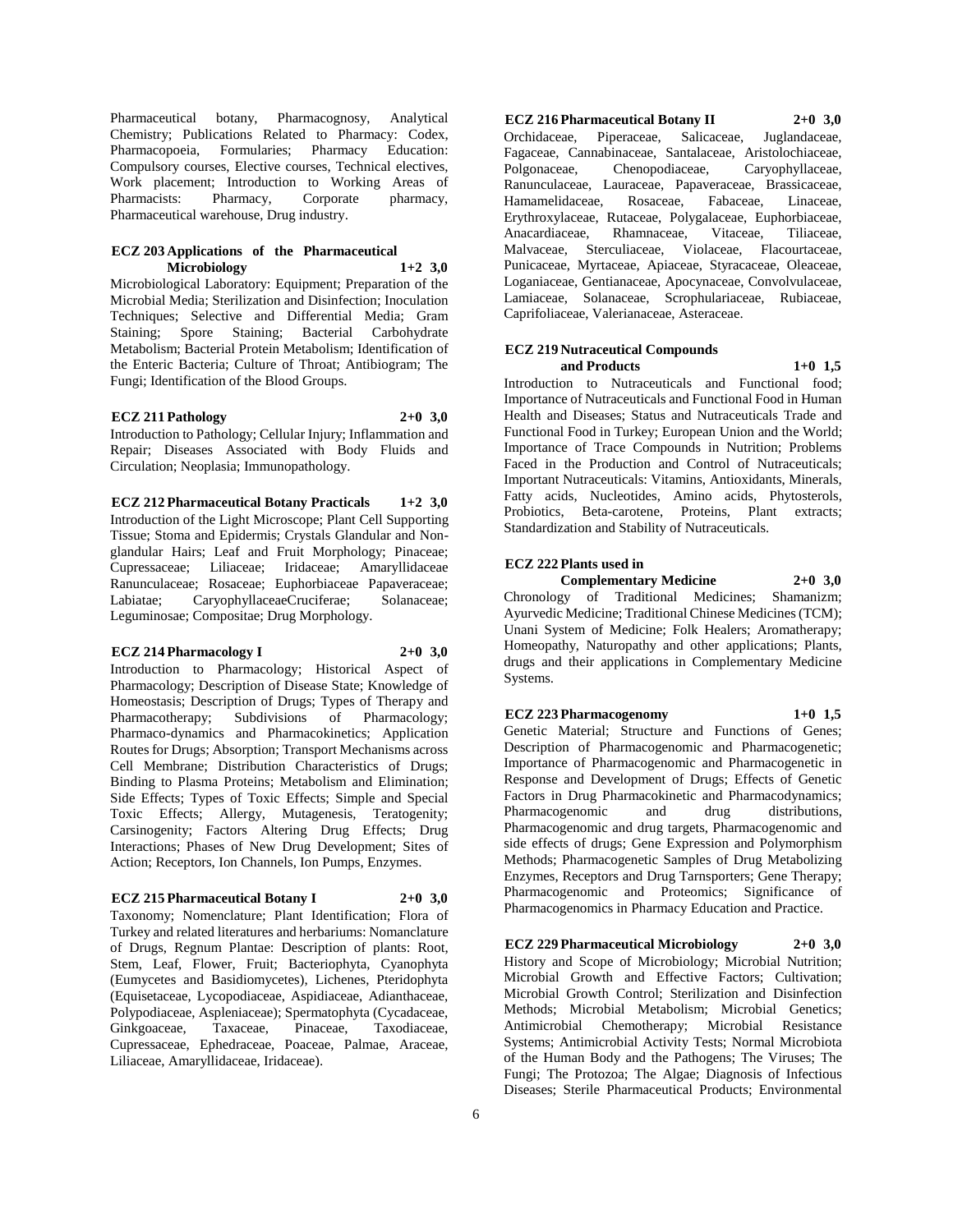Cleanliness and Hygiene; Manufacture of Sterile Products; Microbial Contamination in Cosmetic Products; Food Preservation.

### **ECZ 230 Pharmaceutical Microbiology and Immunology 2+0 2,0**

Introduction to Infectious Diseases; Pathogens; Laboratory Diagnosis of Infectious Diseases; Immunization; Control of Infectious Diseases; Diagnosis and Treatment; History and Scope of Immunology; Immunization to Infectious Diseases; Tissues and Cells of the Immune System; Antigens and Immunogens; Immune Response to Antigens; Antibodies; The Complement System; Vaccines and Antiserums; Immune System Deficiency; Immunopathology; Autoimmunity; Transplantation Immunology; Tumor Immunology; Clinical Immunology; Serology.

**ECZ 232 Informatics Systems in Pharmacy 2+1 3,0** Use of Computers in Pharmaceutics; Computer Applications Relation to Social Security Institution and Other Public Institutions for Pharmacists; Use of Basic Package Programmes in Pharmaceutics (BYTE® and FARMAKOM® Pharmacy Programme); Use of Databases Related to Pharmaceutics; Use of Rx-Media Pharma® Database; Communique on Healthcare Applications; Prescription Data Entry; Data Entry of Medication Reports for Patients.

**ECZ 301 Pharmaceutical Chemistry I 3+0 4,0** Factors Affecting Drug Action: Physicochemical factors: Solubility, Ionization, Steric factors; Chemical Properties; Chemical Bonds; Structural Properties; Some Functional Group's Addition to Activity: Isotheres and bioisostherism; Ways of Drug Metabolism: Phase I, Phase II reactions; Narcotic Anesthetics; Central Nerve System Drugs; Hypnotics and Sedatives: Physicopharmaceuticals, Tranquilizers, Neuroleptics, Antidepressants, Anticonvulsants, Central muscle relaxants.

**ECZ 302 Pharmaceutical Chemistry II 3+0 4,0** Histamine and Antihistaminics: Histamine H1 and Histamine H2 receptor blockers; Local Anesthetics; Analgesics: Narcotic analgesics, Non-narcotic analgesics;<br>Peripheric Nerve System Drugs: Cholinergic, Peripheric Nerve System Drugs: Cholinergic, Anticholinergic, Adrenergic, Antiadrenergic: a1-a2, B1, B2 agonist, Antagonist drugs; Chemical Properties and Ways of Synthesis; Metabolism; Structure-Activity Relationships.

# **ECZ 309 Pharmaceutical Technology I 3+0 4,0**

Water: Preparation of distilled and deionized water; Solutions: Conditions and kinetics of solubilization; Aromatic solutions: Preparation and use; Non-aqueous Solutions: Syrups, Glyceryl solutions, Collitories, Lotions, Enemas, Their preparation and use; Aerosols; Rheology; Macromolecular Materials; Colloidal Materials and Preparations; Suspensions; Emulsions.

**ECZ 309 Pharmaceutical Technology I 3+0 4,0** Water: Preparation of distilled and deionized water; Solutions: Conditions and kinetics of solubilization;

Aromatic solutions: Preparation and use; Non-aqueous Solutions: Syrups, Glyceryl solutions, Collitories, Lotions, Enemas, Their preparation and use; Aerosols; Rheology; Macromolecular Materials; Colloidal Materials and Preparations; Suspensions; Emulsions.

**ECZ 310 Pharmaceutical Technology II 3+0 4,0** Ointments: General knowledge about ointment vehicles, Their preparation and packaging, Their physical, chemical and microbiological controls in vitro and in vivo studies; Suppositories: General knowledge and controls of vehicles like P.E.G., Witepsol and cacao oil, Preparation and controls of suppositories; Ovules: Ovules prepared using P.E.G., Witepsol, cacao oil and glycerine-gelatine-water vehicles; Surgical Materials: Gauze, Cotton, Flaster, etc; Cera; Pastes; Dental Pastes; Bougies; Soaps; Extraction; Radiopharmaceutics; Contamination; Improvement of Taste; Dyes; Antioxidant Materials.

**ECZ 310 Pharmaceutical Technology II 3+0 4,0** Ointments: General knowledge about ointment vehicles, Their preparation and packaging, Their physical, chemical and microbiological controls in vitro and in vivo studies; Suppositories: General knowledge and controls of vehicles like P.E.G., Witepsol and cacao oil, Preparation and controls of suppositories; Ovules: Ovules prepared using P.E.G., Witepsol, cacao oil and glycerine-gelatine-water vehicles; Surgical Materials: Gauze, Cotton, Flaster, etc; Cera; Pastes; Dental Pastes; Bougies; Soaps; Extraction; Radiopharmaceutics; Contamination; Improvement of Taste; Dyes; Antioxidant Materials.

### **ECZ 311 Pharmaceutical Technology Practicals I 1+2 3,0**

Weighing: Use of weighs, Weighing powders, Liquids and semi-solids in various amounts; Measurement: Measurement of liquids; Dilution of Alcohol: Preparation of low degree alcohol using 96 degree alcohol; Solutions: Oxygen water, Aqueous iodine solutions, Aromatic solutions: Mentha, Melissa, Cinnamon; Potions: Riviere potion; Collitories: Iodine; Syrups: Simple syrup, Belladone syrup; Emulsions: Liquid paraffine, Olive oil, Castor oil emulsions; Suspensions: Zinc oxide, Barium sulfate suspensions.

#### **ECZ 312 Pharmaceutical Technology Practicals II 1+2 3,0**

Ointments: With boric acid, Ichtiyole, etc; Creams: Hand, Cleansing, Cold, Shaving, Baby creams, etc; Powders: Compact powders; Sun Preparations: Photodamage, Sun filter creams, etc; Deodorants: Creams and gels; Lotions: Pre- and post-shaving lotions, etc; Pastes; Cleansing milk; Oral waters; Shampoos.

# **ECZ 313 Hospital Pharmacy 1+0 1,5**

Responsibilities and Duties of Hospital Pharmacists; Drug Production and Equipment Used in Pharmacy; Hospital Organization; Pharmacy Organization and Personnel; Magisterial Drug Production at Hospital; Central Sterility Room or Sterile Cabin; Preparation of Budget; Purchasing and Inventory Control; Drug Pricing at Hospitals; Stocking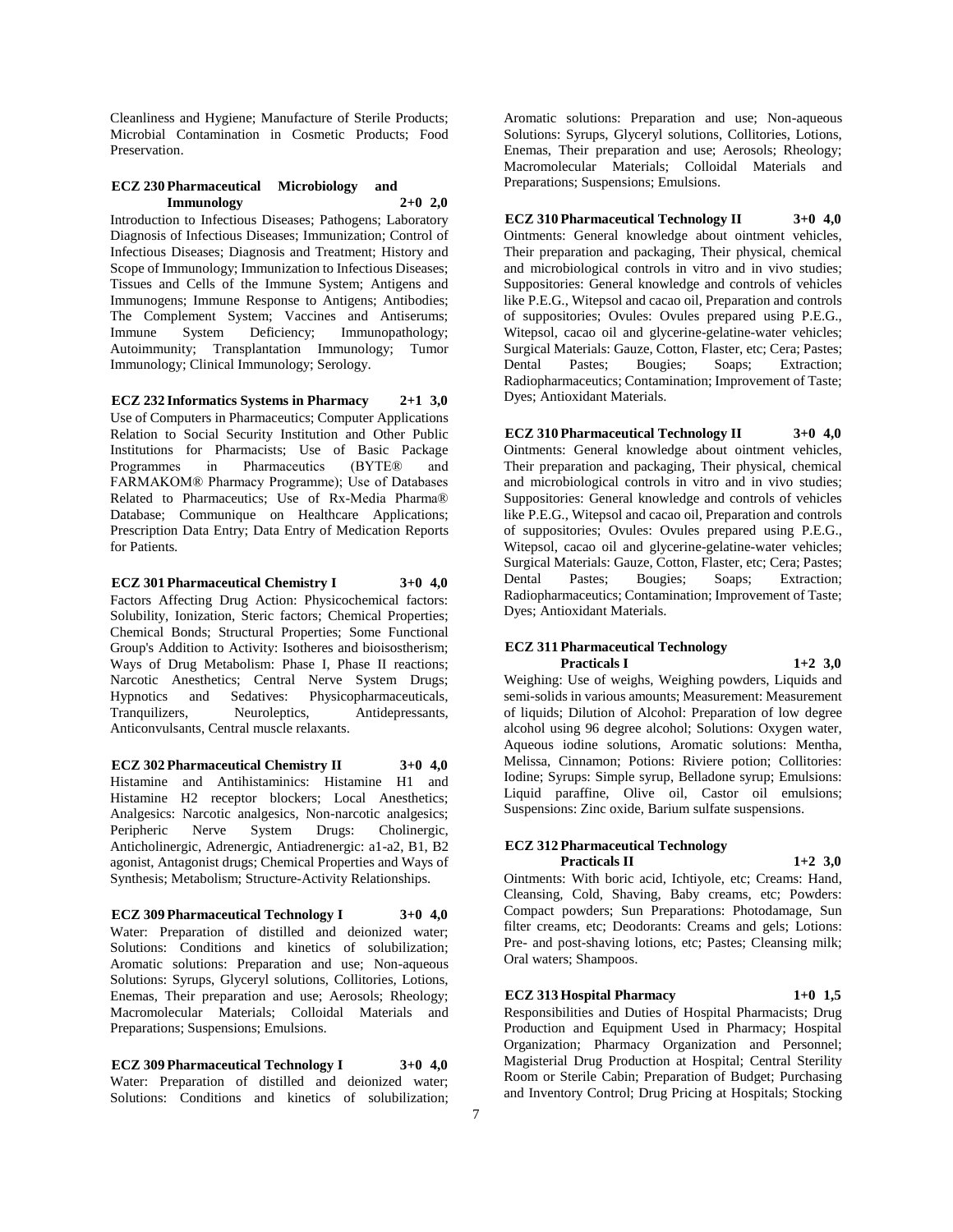Drugs; Narcotics and Their Control Under Storage; Control of Special Drugs; Drugs Used in Inpatient and Outpatient Treatment; Radioisotopes and Pharmacists; Safe Usage of Drugs at Hospitals; Relationship between Pharmacists and Other Hospital Employees; Medical Representative-Pharmacist Relationship.

### **ECZ 315 Pharmacology II 2+0 3,0**

Infectious Diseases and Chemotherapeutics; Antibiotics with Narrow and Broad Spectra; Penicillin and Cephalosporins; Antibiotics of Macrolide Group; Tetracyclines; Antibiotics of Aminoglycoside Group; Quinolones; Sulfonamides; Urinary Antiseptics; Antituberculins and Antilepral Drugs; Antiviral Drugs and AIDS Therapy; Antiprotozoal Drugs; Anthelmintic Drugs; Antifungal Drugs; Drugs against Ectoparasites; Cancer and Antineoplastic Drugs; Drugs Effective on Immune System; Otakoids; Histamine and Antihistaminic Drugs; Serotonin; Plasma Quinines; Angiotensins; Endothelins; Nitric oxide; Atrial Natriuretic Peptide; Prostaglandins and Leukotrienes.

#### **ECZ 317 Medicinal Biochemistry 1+0 1,5**

Introduction to medicinal biochemistry; Importance of enzymes in diagnosis; Description of enzyme and izoenzyme; Classification of enzymes; Targets for enzymes; Carbohydrates metabolism disorders; Lipids of plasma and arteriosclerosis; Iron metabolism; Importance of hormones in clinic; Tumor markers; Development of cancer; Protein tumor markers; Enzyme tumor markers; Hormones tumor markers; Secreted tumor antigens.

#### **ECZ 319 Clinical Microbiology 1+0 1,5**

Scope of The Clinical Microbiology; The Ethyological Diagnosis; Principles of the Diagnostic Clinical Microbiology; General Clinical Microbiology Studies; Communication Between Physician and Laboratory; Diagnosis of the Bacterial and the Fungal Infections; Importance of the Normal Micro biota; Laboratory Aids in the Selection of Antimicrobial Therapy; Normal Micro biota and the Pathogens; Mycological Infections; Viral Infections; Parasitical Infections.

#### **ECZ 321 Pharmaceutical Chemistry Practicals I 1+2 3,0**

Organic Syntheses: Materials and methods used in organic syntheses; Methods of Extraction and Purification: Distillation; Crystallization; Physical methods; Chromatographic methods; Electrophoresis; Determination of melting point; Investigation of Reaction Mechanisms: Yields of reactions and factors affecting yield; Some Synthetic Methods Synthesis of Some Organic Compounds; Uv and Ir Spectroscopic Techniques and Their Applications; Spectral Methods In Reaction Control and in Structure Elucidation.

# **ECZ 322 Pharmaceutical Chemistry**

**Practicals II 1+2 3,0**

Organic Syntheses: Materials and methods used in organic syntheses; Methods of Extraction and Purification: Distillation; Crystallization; Physical methods; Chromatographic methods; Electrophoresis; Determination

of melting point; Investigation of Reaction Mechanisms: Yields of reactions and factors affecting yield; Some Synthetic Methods; Synthesis of Some Organic Compounds; Nmr and Mass Spectroscopic Techniques Besides Uv and Ir and Their Applications; Spectral Methods in Reaction Control And In Structure Elucidation.

### **ECZ 327 Drug Stability 1+0 1,5**

Parasitical Enfectinons.

Definition and Classification of Stability; Preparation of Stability Protocol; Climate Zones; Factors Affecting Stability; Reaction Orders; Reaction Rate and Influence of Temperature on Reaction Rate; Stability Test Laboratories and Stability Cabins; Accelerated and Long Term Stability Tests; Stabilizing Agents; Stability Control Criteria According to Pharmaceutical Forms.

### **ECZ 333 Nomenclature of Organic Compounds and Drugs Content 1+0 1,5**

Classification of organic compounds according to the chemical chain, Aliphatic compound, Saturated hydrocarbons (alkenes), Semisaturated hydrocarbons (alkenes), Unsaturated hydrocarbons (alkynes), Cyclic compound, Cyclic hydrocarbons or homocyclic compounds, Heterocyclic compounds, Classification of organic compounds according to the functional groups on the chemical chain; Active unsaturation, Alcohol and phenol, Ether and phenolic ether, Metal salts of alcohols (alcoholate or alkoxide) and phenols (phenolate or phenoxide), Epoxide, Alkyl and aryl halides, Functional groups bearing carbonly moiety, Nitrogen bearing functional groups, Sulphur bearing functional groups, Polyfunctional groups, Nomenclature of some selected samples of organic compounds having therap.

**ECZ 334 Clinical Parasitology 1+0 1,5** Scope of the Clinical Parasitology, Protozoa, (Intestinal, Urogenital, Blood and Tissue Protozoa), Trematodes, Cestodes, Nematodes (Intestinal and Tissue Nematodes, Larval Nematodes), Pathogenesis and Epidemiology, Clinical Findings, Diagnosis, Treatment and Control of the

**ECZ 340 Natural Anticancer Compounds 1+0 1,5** Plants used in cancer treatment; Microorganisms used in cancer treatment; Marine products used in cancer treatment; Natural Compounds Groups with Anticancer Activity: Terpenes, Alkaloids, Polysaccharides, Peptides, Sterols, Polyphenols: Flavonoids, Proanthocyanidins, Stilbens, Lignans; Major Natural Anticancer Compounds: Vinbilastine, Vincristine, Taxol, Podophyllotoxin, Peltatins, Etoposide, Sulforaphane, Resveratrol, Genistein, Tea polyphenols, Bryostatin, Dolastatin.

**ECZ 342 Drug Production in Turkey 1+0 1,5** Research-Development Studies on Drugs; Production Methods of Starting Material for Drugs; Production Methods of Aspirin and Paracetamol in Industry; Production Methods of Tranquillizers Penicilline Derivatives: Chemotherapeutics; Sulphonamide derivatives and trimethoprim; Production Methods of Some Compounds Produced in Turkey by Using Industrial Waste.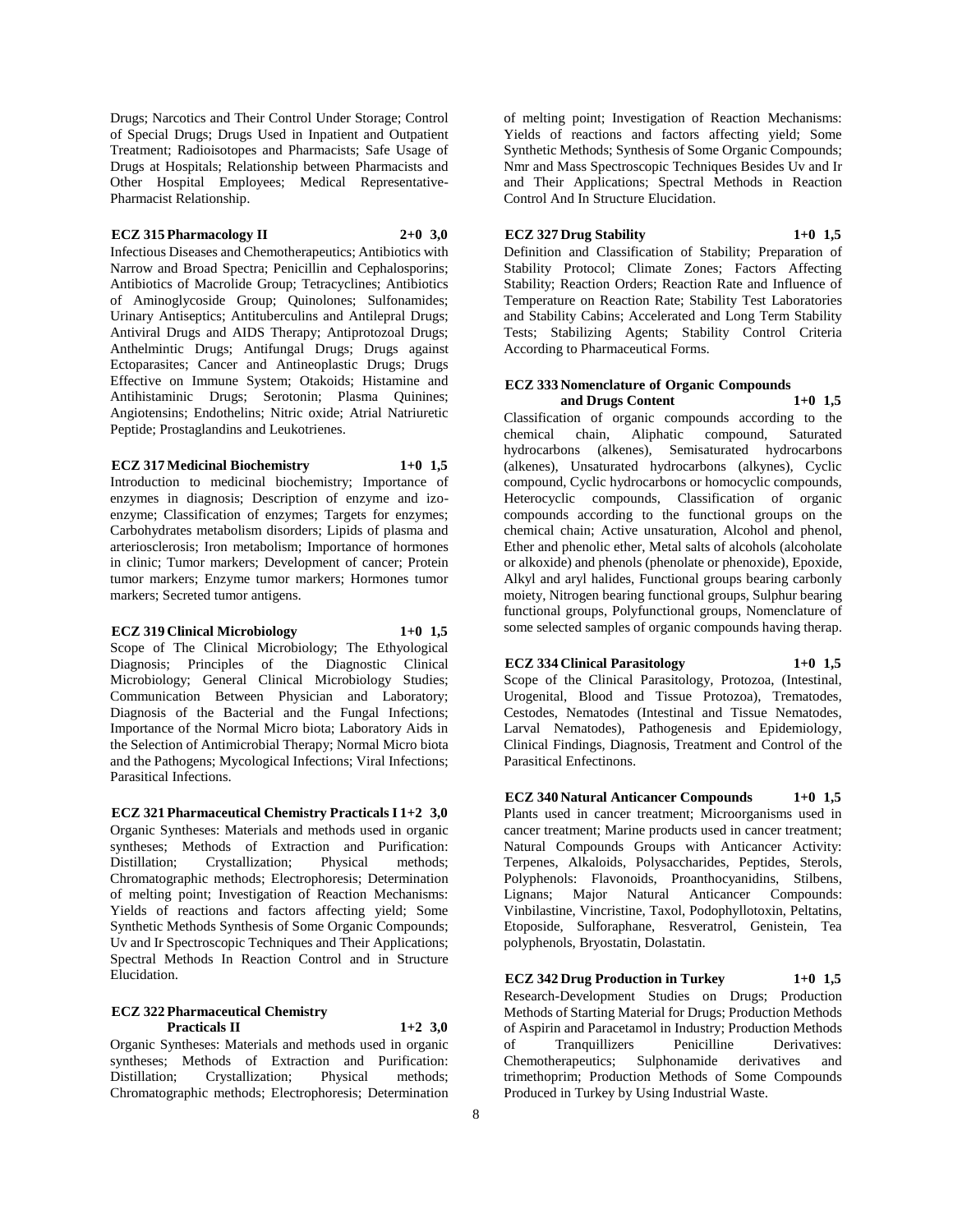**ECZ 344 Drug Analysis of Biological Samples 1+0 1,5** Biological fluids, Storage of samples, Extraction methods, Drying organic phase, Source of contaminants and artifacts, Analysis methods, Method selection, Evaluation of results.

**ECZ 345 Food Safety and Analysis 2+0 3,0** Importance of Food Safety and Analysis; Analyses and Safety of Critical Control Points in Food Technology; Method Selection and Evaluation of Assay Results; Analyses: Protein analyses, Oil analyses, Carbohydrate analyses, Vitamin analyses, Analysis of inorganic element, Some special analyses (Water, milk and milk products, meat, sweet foods etc.); Food Additives; Food Conservation Methods; Food Contaminations.

**ECZ 346 Pharmaceutical Nanotechnology 2+0 3,0** Properties of Nanotechnological Drug Delivery Systems; Polymers in Drug Release; Selection of Correct Polymer for Biological Applications; Polymer Characterization Techniques; Characterization of Nanotechnological Drug Delivery Systems; Bioavailability of Nanotechnological Drug Delivery Systems; Nanoparticles; Polymeric Nanoparticles for Drug Delivery; Solid Lipid Nanoparticles; Liposomes; Niosomes; Microemulsions; Microsponges.

**ECZ 347 Introduction to Cosmetic Herbs 1+0 1,5** Introduction to Cosmetic Herbs; History of the Use of Cosmetic Herbs; Substances Used in Natural Cosmetic Products; Production Techniques; Herbal Preparations and Ingredients; Plants Used in Cosmetic Preparations: Aloe vera, Anthemis nobilis, Camellia sinensis, Calendula officinalis, Hedera helix, Lawsonia inermis, Melaleuca alternifolia, Matricaria chamomilla, Salvia officinalis, Urtica dioica, Hamamelis virginiana, Vitis vinifera...; Skin Structure and Cosmetic Plants Effective on Skin; Hair Structure and Cosmetic Plants Effective on Hair; Herbal Baths; Shower Gels and Oils; Perfume and Plants Used in Perfumery.

**ECZ 349 Pharmacognosy I 2+0 3,0** Description of Pharmacognosy, History, Associated

Sciences; General Information on Cultivation, Harvesting, Drying, Storage, Packaging and Trade of Plant Drugs; Extraction and Distillation Methods for Herbal Drugs, The Purification and Production of Active Ingredients from Plant Drugs; Quality Control and Standardization of Herbal Drugs; Production of Natural Drugs by Microbial Transformation; General Information on Carbohydrates, Gums, Mucilages; Qualitative and Quantitative Tests of Plant Drugs.

**ECZ 350 Pharmacognosy II 2+0 3,0**

Glycosides: Description, Classification (Cyanogenic glycosides, Flavone glycosides, Anthracene glycosides, Anthraquinones, Coumarins, Steroidal and Triterpenic saponins etc.), Chemical structures, Qualitative and quantitative tests, Plant drugs; Alkaloids: Description, Classification (Pyrol, Pyridine, Indole, Quinoline, İsoquinoline, İmidazole, Tropane, Diterpene, Steroidal, Terpenoidal alkaloids etc.), Chemical structures, Qualitative

and quantitative tests, Plant drugs; Enzyme and Protein Drugs Used as Natural Products.

**ECZ 352 Hormone Biochemistry 1+0 1,5**

Endocrine System; General Properties and Classification of Hormones; Effect Mechanism of Hormones; Gastrointestinal System Hormones; Hypothalamus and Hypophysis Hormones; Thyroid Hormones; Hormones that Regulate Calcium and Phosphor Metabolism; Pancreas Hormones; Hormones of Adrenal Glands; Sex Hormones; Placenta Hormones; Endocrine Disorders, Methods for Hormone Determination.

### **ECZ 356 Pharmacology III 3+0 4,0**

An Overview of the Nervous System; Introduction to Autonomic Nervous System; Parasympathetic System Related Drugs; Sympathetic System Related Drugs; Introduction to Central Nervous System; General Anesthetic and Local Anesthetic Drugs; Hypnosedative and Anxiolytic Drugs; Antiepileptic and Central Nervous System Stimulants; Neuromuscular Blockers and Centrally Acting Striated Muscle Relaxants; Drugs Used for the Treatment of Parkinson's Disease and Other Movement Disorders; Drugs Used for Emotional Disorders; Antipsychotic Drugs; Nonsteroidal Anti-inflammatory Drugs; Opioid Analgesics; Alcohols, Drug Abuse and Addiction.

**ECZ 358 Pharmaceutical Biotechnology 2+0 2,0** Biotechnology: Definition, Use of biotechnology in food industry, medicine, enzyme, plant, environment, genetics; Pharmaceutical Biotechnology: Definition, Structures and functions of DNA, Vectors and DNA technology, Gene cloning, Cell fusion techniques; Pharmaceutical Biotechnology Products: Hormones, Enzymes, Monoclonal antibodies; Drugs of Peptide/Protein Structure: Oligosaccharides, Recombinant vaccines, Therapeutic proteins and their purification, eliminations and formulations; Adjuvants: Antisense Technology.

#### **ECZ 360 Narcotic Hallucinogenic and Poisonous Plants 2+0 3,0**

Plants and Mushroom Poisoning; Toxic Constituent of Plants; Narcotic and Hallucinogenic Plants: Classification, Macroscopic and microscopic characteristics, Habitats and distribution, Narcotic plants: cardiotonic glycosides bearing plants, alkaloid bearing plants; Mushroom Poisoning: Causes of mushroom poisonings, Mushroom poisoning in Turkey, Hallucinogenic mushrooms, Poisonous mushrooms, Species causing coprinus syndrome, Species causing muscarine syndrome, Species causing pantherina syndrome, Species causing paxillus syndrome, Species causing gyromitra syndrome, Species causing phalloides syndrome.

**ECZ 361 Pharmacognosy Practicals I 1+2 3,0** Identification of Plant Drugs: Organoleptic properties (Color, Smell, Taste, Appearance), Macroscopical properties (According to the type of the drug, Dimensions, Leaf shape, Type of inflorescence, etc.), Identification of powdered drugs (Maydis amylum, Scillae bulbus, Quercus cortex, Salviae folium, Caryophyllae flos, Rhei radix, etc.) by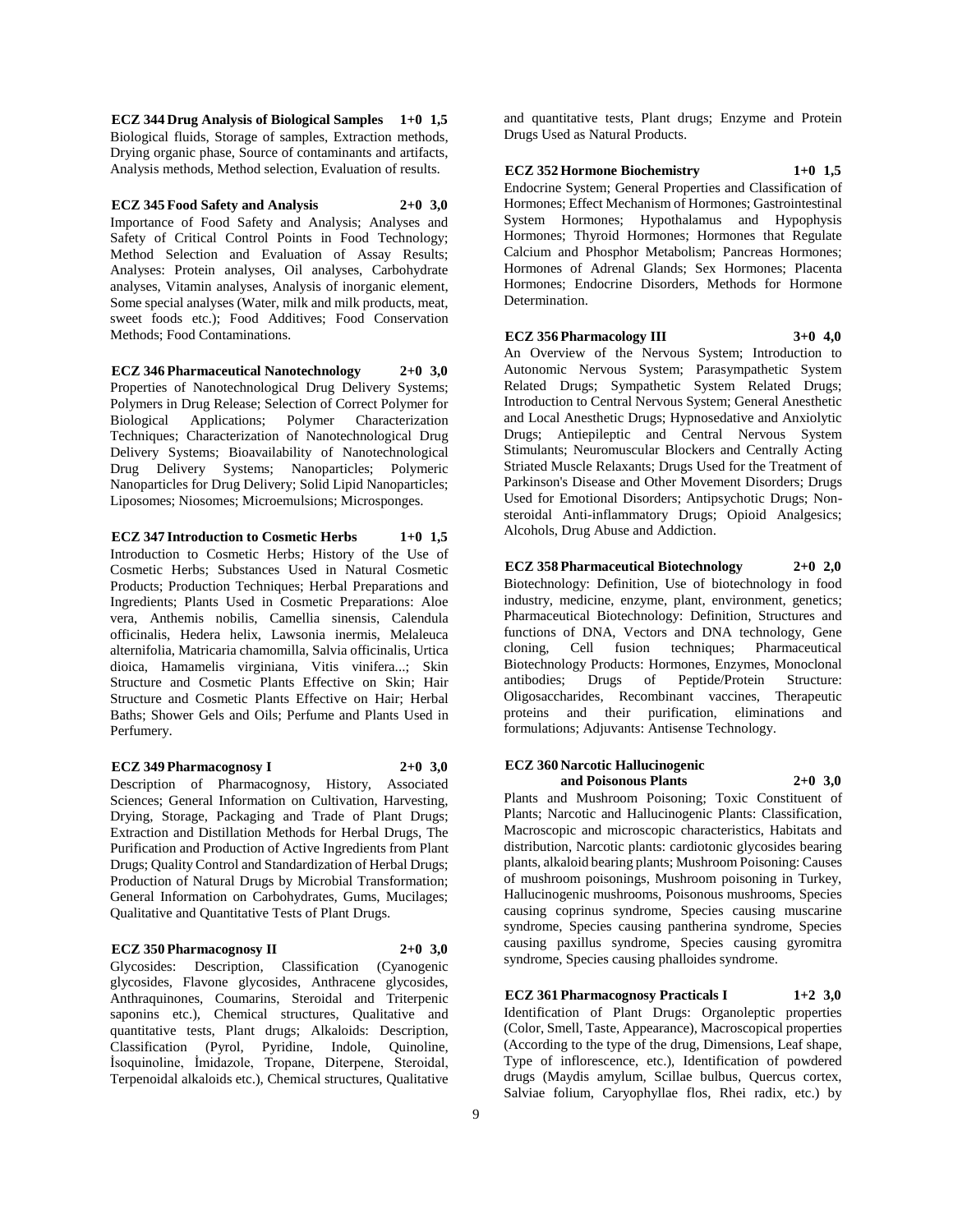staining with reagents (Chloralhydrate, SarTur reagent, Sudan III, Ink, Water); Using Identification Keys for Identification of Unknown Drugs; Extraction: Selection of solvent for extraction; Chromatography: Principles of thin layer chromatography (TLC) and separation of atropine and papaverine

**ECZ 362 Pharmacognosy Practicals II 1+2 3,0** Carbohydrates: Identification tests, Gums and identification tests, Mucilages, Identification tests for agar, Swelling Index; Phenolics: Test for total phenolic amount, Glycosides: Identification tests for Cyanogenic, Flavon, Anthracene, Cardiotonic glycosides, and saponins, Swelling index, Extraction and isolation of aescin, Investigations on laxative tablets; Alkaloids: General identification tests, Identification of xanthine derivatives and tropane alkaloids, Total alkaloid assay and examination of alkaloids by TLC in Chinae cortex, Isolation of caffeine from Theae folium; Pharmacopoeial Analysis on a Plant Drug; Halucinogenics: Identification Tests for Cannabis.

**ECZ 401 Pharmaceutical Chemistry III 2+0 3,0** Drugs Affecting Digestion Channel: Emetics; anti-emetics; Drugs Enhancing Gastric Acidity: Antacids and gastric secretion inhibitors; Collagogs; Drugs Used in Hepatic Dysfunctions: Laxatives; Anti-diarrheae drugs; Diagnostic Drugs; Drugs Affecting Endocrine System: Steroids.

**ECZ 402 Pharmaceutical Chemistry IV 2+0 3,0** Antibacterial Drugs: Sulfonamides; Urinary antibacterial; Antibiotics; Antihelmentic Drugs: Antinematodes; Sestodes; Trematodes; Filarias; Antifungal Drugs: Anticoagulants; Antitussives; Drugs Used Against Gout and Hyperurisemia and Antineoplastic Drugs.

**ECZ 406 Pharmaceutical Legislations 2+0 2,0**

Codex Law no. 767; Pharmaceutical and Medical Law no. 1262; Law no. 6197 on Pharmacists and Pharmacies; Regulation of 13.10.1992 on Pharmacies and Services of Pharmacies; Requirements for Opening a Pharmacy or Pharmaceutical Warehouse; Drugs That Must Be Available in Pharmacy; Books That Must Be Kept in Pharmacy; Deontology Regulation of Turkish Pharmacists; Law no. 6643 on Turkish Pharmacists' Association; Declaration of 14.08.1984 on Drug Prices; Law no. 3977 on Cosmetics; Regulation on Cosmetics.

**ECZ 411 Pharmaceutical Technology III 3+0 4,0**

Contamination; Parenteral Solutions: Isotonicity; Isohidrocity; Sterilization; Sterility and Pyrogenity Testing; Ophthalmic Preparations: Preparation and sterilization of eye drops; Powders; Paquets; Cachets; Pilules; Granules; Pastilles; Capsules: Soft capsules, Controls of capsules; Microcapsules: Methods of microencapsulation-<br>coacervation; Phase Separation; Polymerization; Phase Separation; Polymerization; Electrostatic; Mechanical Methods; Vapor Condensation.

**ECZ 412 Pharmaceutical Technology IV 3+0 4,0** Tablets; Coated Tablets; Controls on Tablets; Dragees; Preparations with Long-Term Effects: Depot preparations; Novel Drug Delivery Systems: Microparticles, Liposomes, Nanoparticles, Bioadhesive systems; Packaging Materials; Biopharmacy; Pharmacokinetics: Absorption, Distribution, Metabolism and Elimination of drugs; Stability; Incompatibility; Prescription; GMP (Good Manufacturing Practice); GLP (Good Laboratory Practice).

# **ECZ 413 Pharmaceutical Technology**

**Practicals III 1+2 3,0** Parenteral Solutions: Preparation of parenteral solutions; Isotonicity; Isohidrocity; Sterilization: Tests of sterility and Pirogenity and other controls; Ophthalmic Solutions: Preparation and sterilization of eye drops; Calculation of isotonicity; Opthalmic baths; Nasal Drops; Ear Drops; Paquets; Hard Gelatine Capsules: Their calculation and preparation; Pilules; Suppositories: Preparation and quality controls of rectal and vaginal suppositories.

#### **ECZ 414 Pharmaceutical Technology Practicals IV 1+2 3,0**

Granules: Granulation techniques-dry and wet granulation; Effervescent granules; Controls on granules; Tablets: Preparation of tablets-direct Compression; Dry and wet granulation methods; Controls on tablets; Effervescent Tablets: Their preparation and controls; Preparation of Dragees: Sugar coating processes; Film Coating: Film coating processes; Controls of Coated Dosage Forms; Controls of Surgical and Packaging Materials: Controls of distilled water; Gauze; Cotton; Drug bottle).

**ECZ 415 Pharmaceutical Technology Practicals 1+2 3,0** Isolations of Toxic Compounds From the Body and Their Identifications; Determinations; Manupilations; Chemical Methods For the Qualitative and Semiquantitative Determinations of Compounds Isolated from Biological Material: Blood; Urine; Examples of Substances Assayed; Certain Drugs: Salicylic acid; Barbiturate; Alcohol; Aldehydes; Organic Solvents: Chloroform; Carbontetrachloride; Phenols; Heavy Metals: Mercury; Bismuth; Arsenic; Carbonmonoxide; Cyanide and Various Narcotic Agents: Morphine; Cocaine; Marijuana.

# **ECZ 420 Essential Oils 1+0 1,5**

Essential Oil Bearing (Aromatic) Plants of Turkey: Source areas; Harvesting; Drying; Packaging; Storage and Cultivation; Quality controls; Moisture Content; Essential Oil Content; Ash Content; Foreign Matter Content; Industrial Production of Essential Oils: Conformation to specifications of essential oils, Their economical importance; Their place in world trade; Medical uses; Aromatherapy: Uses, Food, Pharmaceutical, Chemical, Cosmetics, Perfumery; Household Goods Industries.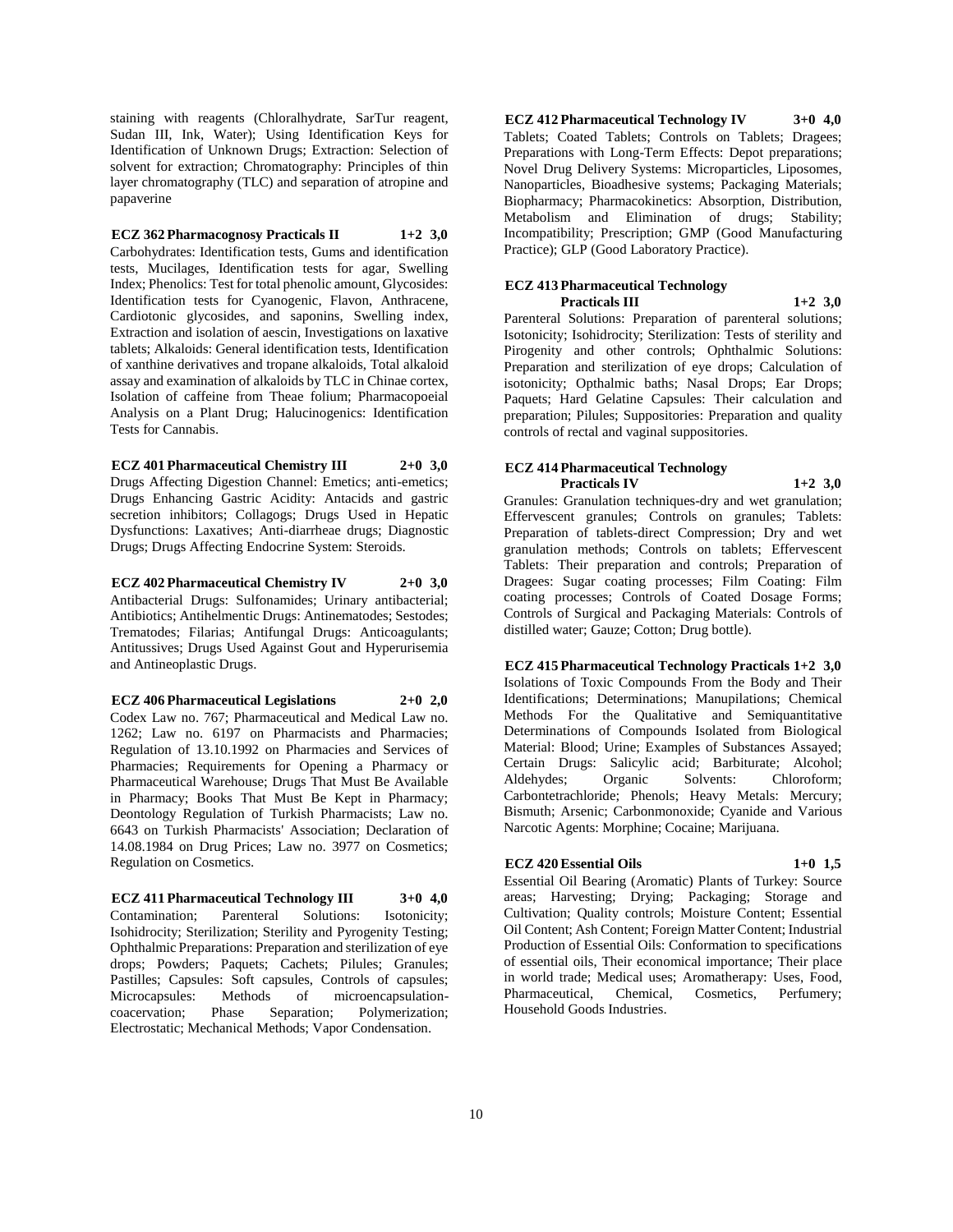#### **ECZ 421 Pharmaceutical Chemistry Practicals III 1+2 3,0**

Qualitative Organic Compound Analysis: Assays on physical properties: Colour; Smell; Taste; Feature; Elemental Analysis: Solubility; Determination of acidic or basic properties of compounds; Identification of functional groups: Alcohol; Phenol; Acid; Ester; Amide; Aldehyde; Ketone; Amine; etc.; Specific Reactions for Carbohydrate Derivatives; Specific Tests for Identification of Drugs; Structure Elucidation of Compounds by Interpretation of Spectral Data

#### **ECZ 422 Pharmaceutical Chemistry Practicals IV 1+2 3,0**

Quantitative Drug Analysis: Titrimetric methods; Acidimetry-alcalimetry; Nitritometry; Argentometry; Iodometry-bromometry; Permanganimetry; Cerimetry; Titrations done in the Non-aqueous-medium: With perchloric acid or sodium methoxyde; Pharmacopoea analysis: Chemical, Physicochemical, Physical, s Biological; Specific in Identification of Some Drugs; Structure Elucidation of Compounds by Interpretation of Spectral Data.

**ECZ 425 Pharmaceutical Toxicology I 2+0 3,0** General Information on Toxicology and Poisons; Intake; Absorption; Distribution and Elimination of Poisons; Toxic Effect Mechanisms; Genetic Toxicology; Systemic Toxicology; Important Toxic Substances Used In Environment And Industry; Natural Poisons.

**ECZ 426 Pharmaceutical Toxicology II 2+0 3,0** Sensitization (Drug Allergy); Genetic Based Drug Toxicity; Complex Toxic Effects Related To Long-Term Usage of Chemical Substances; Adverse Drug Reactions; Toxic Drug Interactions; Drug Usage During Pregnancy; Drug Abuse And Dependence; Doping Substances Used In Sports; Principles of First Aid and Treatment of Poisoning.

**ECZ 427 Pharmacology IV 3+0 3,0**

Pharmacology of Endocrine System; Endocrine Diseases; Hormones of Pituitary and Hypothalamus; Thyroid and Parathyroid Hormones; Pancreatic Hormones; Diabetes; Hormones of Adrenal Glands; Pharmacology of Central Nervous System; General and Local Anestethetics; Sedative and Hypnotic Drugs; Alcohol and Alcoholism; Stimulants of Central Nervous System; Skeletal Muscle Relaxants; Antiepileptic Drugs; Drugs Used for Treatment of Parkinson's Disease; Antipsychotic Drugs; Anxiety; Depression; Bipolar Disease; Schizophrenia; Narcotic Analgesics; Morphine and Endogenous Opioid System; Opioid Antagonists; Non-narcotic Analgesics; Antipyretic Drugs; Non-steroidal Anti-inflammatory Drugs; Drug Abuse; Drug and Substance Dependence; Miscellaneous: Laxatives and Purgatives; Anti-diarrheic Drugs; Drugs Used for Ulcer Treatment.

**ECZ 429 Practice of Pharmacology 1+2 3,0** Introduction to Experimental Pharmacology; Ethical Regulations in Pharmacology; Introduction to Animal House; Dissection; Isolated Organ Bath Experiments; Fundus, Duodenum, Ileum, Vas Deferens; Pain and Inflammation Experiments; Molecular and Cellular Pharmacology: Demonstration in cell culture laboratory; Behavioral Pharmacology: Depression and anxiety models, Learning behavior, Motor activity; Cardiovascular Pharmacology: In vitro and in situ blood pressure recording; Evaluation of Results and Statistical Calculations.

**ECZ 433 Risk Factors for Natural Products 2+0 3,0** Risk Factors in Natural Products Utilization; Potential Toxic or Allergic Natural Products; Use of Contaminated or Fraudulent Natural Products; Side Effects, Adverse Effects, Warnings and Precautions in the Use of Natural Products; Risks of Use in Specific Populations and Patient Group; Natural Product-Drug-Food Interactions; Synergistic and Antagonistic Interactions; Acute and Chronic Interactions; Examples and Cases of Natural Product-Drug-Food Interactions.

### **ECZ 436 Drug Bioavailability 2+0 3,0**

Physicochemical approaches to drug absorption; Measurement of log D, pKa and permeability, Use of animals for the determination of absorption and bioavailability, Drug dissolution and solubility; Role of transportation and metabolism in oral absorption; Hepatic transport; Intestinal absorption; Simulation of absorption, metabolism and bioavalability; Prediction of bioavailability; Prodrugs; Bioavailability/bioequivalence and their importance; Regulations on evaluation of bioavailability and bioequivalence; Drug absorption mechanisms, basic knowledge on bioavailability and bioequivalence; Pharmaceutical factors affecting bioavailability and bioequivalence, Physiological factors affecting bioequivalence, Physiological factors affecting bioavailability and bioequivalence, Bioavailability of controlled release dosage forms In vitro dissolution rate and its importance in bioavailability, Study design and statistical criterii in bioavailability and bioequivalence determination, Pharmacokinetic approaches to bioavailability and bioequivalence; Analytical methods used in bioavailability and bioequivalence studies and their validations.

**ECZ 437 Approved Recombinant Antibodies 1+0 1,5** Recombinant Antibody Production: Hybridoma studies, Systems used in the production; Antigen-antibody Reactions, Determination of Titration, Determination of Isotype, Classification and Labeling of Antibody Molecules, Mapping and Determination of Epitope; Purification Techniques; FDA-Approved Antibodies: Autoimmune antibodies, Antibodies used in homeostasis, Antibodies used in cancer, Antibodies used in inflammatory diseases, Antibodies used macular degeneration, Antibodies used in blood diseases, Antibodies used in infectious diseases.

### **ECZ 439 Natural Products used**

**in Aromatherapy 1+0 1,5** Definition of Aromatherapy; History of Aromatherapy; Inhalation, Bath, Compress, Massage Methods in Aromatherapy; Chemical Structure, Physical Properties and Biological Activities of Natural Compounds Effective in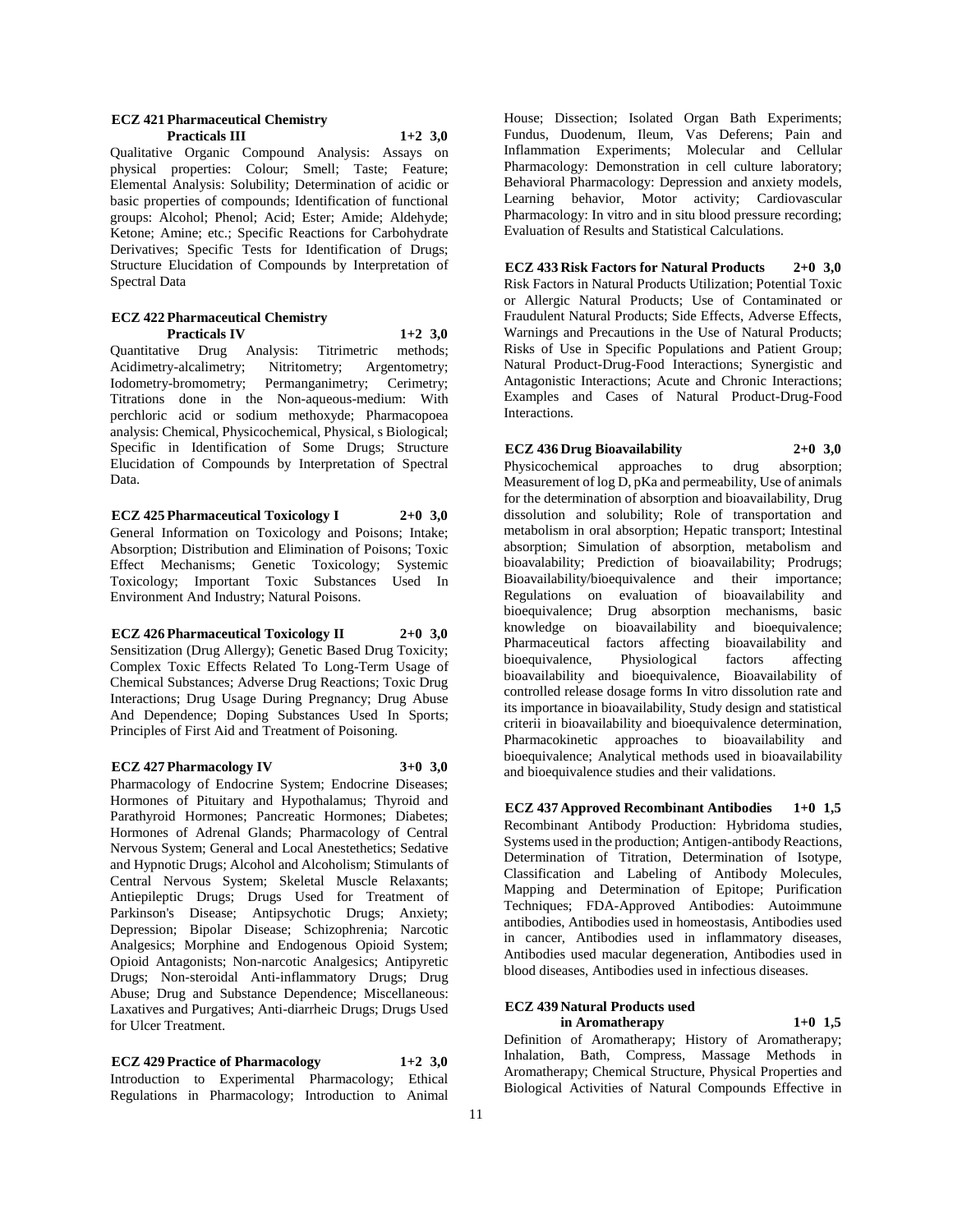Aromatherapy; Natural Sources of Compounds Used in Aromatherapy; Natural Carrier Oils in Aromatherapy; General Properties of Scents; Some Mixtures and Recommendations; Paediatric Aromatherapy; Risks and Precautions.

**ECZ 441 Pharmacognosy III 2+0 3,0**

Tannins: Chemical structures, Qualitative and quantitative tests, Plant drugs; Essential Oils: Chemical Structures, Qualitative and quantitative tests, Plant drugs; Isopyrene Derivatives: Chemical structures, Qualitative and quantitative tests, Plant drugs; Resins: Chemical structures, Qualitative and quantitative tests, Plant drugs; Lipids: Chemical structures, Qualitative and quantitative tests, Plant drugs; Sources of Antibiotics and Industrial Production; Hormones Used in Therapy and Their Sources.

**ECZ 443 Pharmacognosy Practicals III 1+2 3,0**

Tannins: Identification tests, Tannin isolation, Assays for catechins; Essential Oils: Amounts of foreign matter, Ash content, Volumetric water content and Volumetric essential oil content, Evaluation of essential oils by TLC, Analyses (GC, GC/MS) and Physical Assays (Refractometry, Polarimetry, Density, Refractive index, Optical rotation); Fixed Oils: Quantification assay for fixed oils, Fixed oils assays, (Iodine value, Acid value, Peroxide value, Saponification value, Ester value); Amylum Drugs: Extraction, Preparation of dextrine, Gravimetric Method for Water Content; Organic Acids: Isolation of citric acid, citric acid HPLC Analysis; Pectins: Isolation of pectins.

### **ECZ 444 Cosmetology 2+0 2,5**

General Characteristics of Skin; Hair and Nails Where Cosmetics are Applied; Irritation and Sensitivity Caused by Cosmetic Products; Definition of Cosmetic Products; Classification of Cosmetic Raw Materials: Oils and waxes, Coloring agents, Humectants, Preservatives; Cosmetic Formulation: Creams, Masks, Powders; Coloring Preparations; Deodorants and Antiperspirants; Nail and Hair Products; Baby and Bath Preparations; Pre-formulation of Cosmetic Preparations; Steps in Formulation; Tests on Finished Products.

**ECZ 446 Instrumental Analysis Applications 2+0 2,0** Introduction to Instrumental Analysis; Electromagnetic Radiation; Interaction of Light and Chemicals; Spectroscopic Methods; Law of Lambert-Beer; Molecular Absorption Spectroscopy; Fluorescence Spectroscopy; Infrared Spectroscopy and Its Use; Theory of Potentiometry; Theory of Conductometry; Basics of Polarography and Its Use; Capillary Electrophoresis and Its Use; Chromatographic Methods; Atomic Absorption.

**ECZ 450 Herbal Drugs Used in Phytotherapy 2+0 2,0** Description of Phytotherapy: Historical development of phytotherapy; Current Situation of Phytotherapy in Turkey and in the World; The Drugs, Extracts, and Herbal Medicine Used in Phytotherapy: Drugs, Extracts, and herbal medicine used in Central nervous system, Cardiovascular system, Urinary system, Respiratory system, Immune system,

Digestive system, Dermatological disorders, Liver disorders, Gynecological disorders, Trauma, Analgesia, Rheumatism; The Herbal Drugs in European Pharmacopoeia (EP); European Medicine Agency (EMA) Monographs.

# **ECZ 452 Active Compounds of**

**Veterinary Drugs 1+0 1,5** The Properties of Veterinary Drugs and Human Drugs; The Drugs Used in Medical Treatment and Prevention of Animal Illnesses; The Materials For Cleaning And Disinfecting Animal Houses; Veterinary Vaccines; Veterinary Antitoxins; Veterinary Antimicrobials; Vitamins And Related Drugs Added to Animal Foods.

**ECZ 466 Pollens and Health 1+0 1,5**

Pollen: Definition, Morphological properties, Functions in plants; Pollen Containing Products, Possible Health Problems; Pollen Allergy; Plants Causing Pollen Allergy: Aceraceae, Anacardiaceae, Araliaceae; Betulaceae, Buxaceae; Caprifoliaceae, Casuarinaceae, Corylaceae, Cupressaceae; Eleagnaceae, Euphorbiaceae, Hamamelidaceae, Fabaceae, Fagaceae; Hippocastanaceae, Juglandaceae, Lauraceae, Moraceae, Myrtaceae; Oleaceae, Pinaceae, Platanaceae, Rosaceae; Salicaceae, Saxifragaceae, Tamaricaceae, Taxaceae, Tiliaceae, Vitaceae; Amaranthaceae, Asteraceae, Chenopodiaceae, Cyperaceae, Plantaginaceae; Rosaceae, Urticaceae, Poaceae.

**ECZ 467 Clinical Pharmacy I 2+0 2,0**

Introduction to Clinical Pharmacy and Patient-Oriented Pharmacy; Principles of Pharmaceutical Care; Roles and Responsibilities of Clinical Pharmacists; Systematic Approach to Drug Therapy and Case Study; Importance of Patient Education in Clinical Pharmacy Practices; Hospital Pharmacy, Pharmacy and Therapeutic Committee; Clinical Pharmacists' Approach to Pain, Fever, Diarrhea and Constipation Cases, and Role of Pharmacists in Treatment; Upper Respiratory System Infections and Role of Clinical Pharmacist; Drug Use in Pregnancy And Lactation, and Clinical Pharmacists' Approach; Case Presentations and Discussion.

### **ECZ 468 Clinical Pharmacy II 2+0 3,0**

Role of Clinical Pharmacist in Hypertension, Hyperlipidemia and Diabetes Treatment, and Case Studies; Pharmacotherapy of Congestive Heart Failure and Role of Clinical Pharmacists in Digoxin Monitoring; What Clinical Pharmacists Need to Know about Gastroesophageal Reflux Disease, Peptic Ulcer and Helicobacter Pylori; Anemia, Migraine and Case Studies; Role of Clinical Pharmacists in Asthma Management and Monitoring; Chronic Obstructive Respiratory Disease and Inhaler Devices; Role Of Clinical Pharmacists in Alzheimer's Disease, Epilepsy and Meningitis, and Case Studies; Menopause, Osteoporosis and Case Studies; Oncological Pharmacy.

### **ECZ 472 Drug Interactions 1+0 1,5**

Basic Concepts in Drug Interactions, Polypharmacy and classifications; Clinic Significance of Drug Interactions; Pharmacokinetic Interactions-at Absorption Level;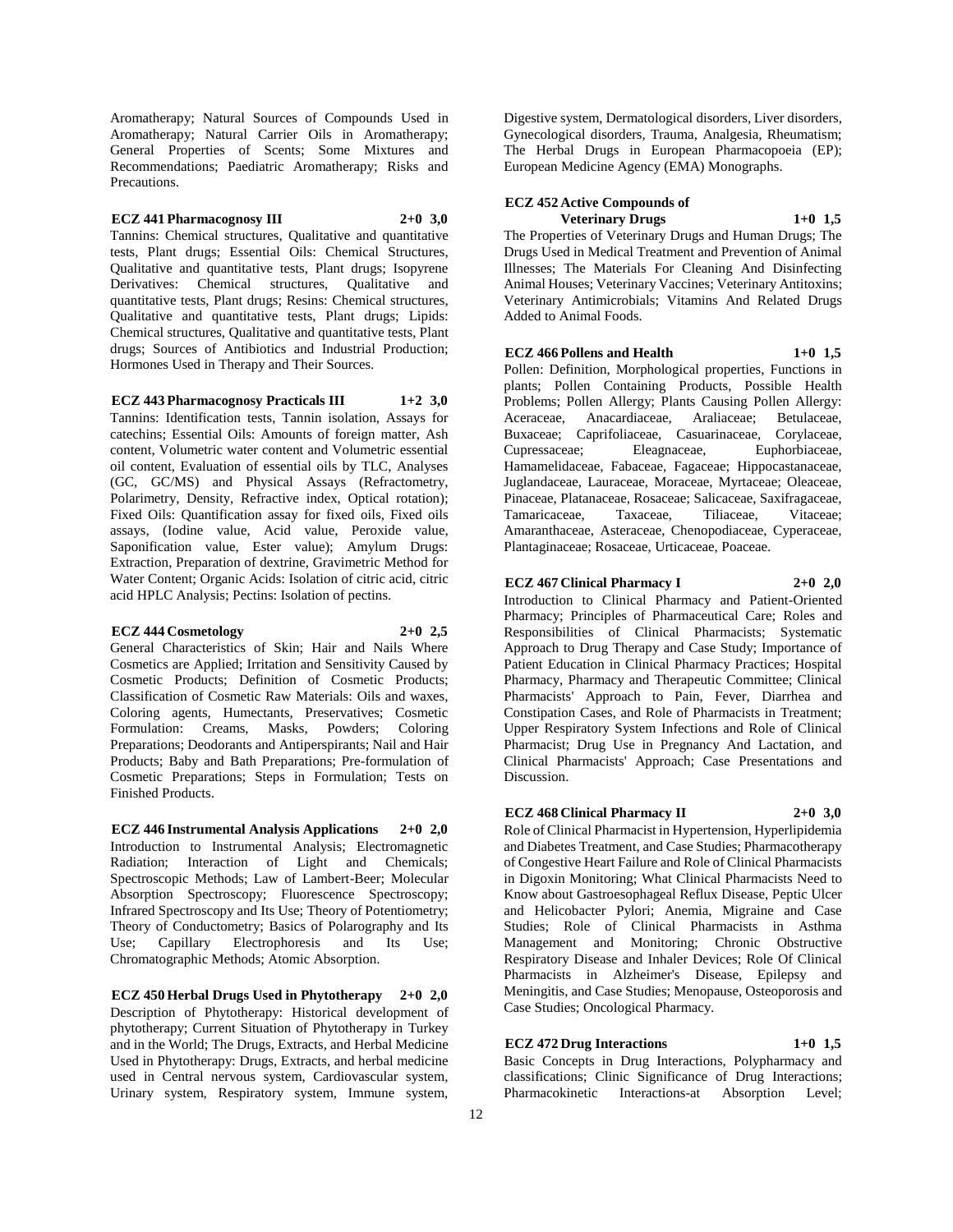Pharmacokinetic Interactions-at Distribution Level; Pharmacokinetic Interactions-at Biotransformation Level; Pharmacokinetic Interactions-at Excretion Level; Pharmacodynamic Interactions-Antagonism; Pharmacodynamic Interactions-Agonism; Food and Drug, Drug and Nutrient Interactions; Commonly Interacting Drug Classes; Drug Interaction Cases; Ways of Minimizing Drug Interactions.

### **ECZ 826 Risk Assessment in Terms of Toxicology 1+0 1,5**

Chemical Substances: Drugs used in Treatment, Drug Adjunct Substances, Food Additives, Cosmetics, Agricultere drugs; The Hazard Definition of Chemical Substances Used in the Industry; Risk Assessment and Management Practices; Toxicity Tests: Safety Dose Definition and Calculation such as ADI, NOEL, STEL, PEL, TLV; The Regulation Associated with Some Chemical Substances.

### **ECZ 828 Evaluation of Biochemical Laboratory Data 1+0 1,5**

Definition of Biochemical Parameters; Reference Ranges of Biochemical Analysis and Factors Affecting Them; Electrolyte Levels: Biochemical tests which are related to electrolyte levels and evaluation of these tests; Disorders of Aminoacid Metabolism and Related Biochemical Tests Evaluation; Disorders of Carbonhydrate Metabolism and Related Biochemical Tests Evaluation; Disorders of Lipids Metabolism and Related Biochemical Tests Evaluation; Identification and Evaluation of Tumor Markers; Evaluation of Liver and Kidney Function Tests; Biochemical Tests Used to Determine Levels of the Enzyme .

**ECZ 829 Deontology of Pharmacy and Ethics 1+0 1,5** Deontology: Traditionalization of Legal Rules and Regulations with Pharmacy Ethics and Deontology; Contemporary Pharmacy Practice; Rules of Ethics; Ethic Evaluations: Hospital Pharmacy and Ethics, Community Pharmacy and Ethics; Deontology Regulations of Turkish Pharmacists.

**ECZ 836 Basics of Pharmacokinetics 1+0 1,5** Basic Pharmacokinetic Concepts; Pharmacokinetic Parameters; Determination of Pharmacokinetic Parameters; Linear and Non-linear Pharmacokinetics; Pharmacokinetic Compartments: Single-compartment, Two-compartments; Oral and Intravenous Administration; Single and Repeat Dose Applications; Relationship Between Pharmacokinetics and Pharmacodynamics; Bioavailability/Bioequivalence; Drug interactions.

#### **ECZ 843 Practical Symptomatology for Pharmacists 1+0 1,5**

Definition of Symptom; Disease-Symptom Relations; Improtance of Symptoms in Pharmacy Practice: Symptom and Patient Information, Symptom and Patient Counselling; Body Systems and Symptoms of Diseases: Symptoms of Nervous System, Symptoms of Cardiovascular System, Symptoms of Digestive System, Symptoms of Respiratory System, Symptoms of Urinary System, Symptoms of

Reproductive System, Symptoms of Endocrine System, Symptoms of Infectious Diseases; Importance of Symptoms in Diagnosis of Diseases: Examples of Diagnosis Algorithms, Physicians? Interpretations of Symptoms.

**ECZ 845 Pharmaceutical Engineering 1+0 1,5** Designing, Developing and Improving Industrial Processes and Equipments; Planning and Testing of Manufacturing Methods: Researching New Processes and Products: Industrial-Scale Production; Labeling and Distribution of Health-Care Products; Participate in Multidiciplinary Working Team for New Drug Discovery; Planning Economically Feasable Production; FDA Regulations; Validation Assurance, Quality Control and Continuous Good Manufacturing Practices; Environmental Safety of Finished Product and Personnel; Phase I, II and III Clinical Studies; Basic Preformulation Studies and Dosage Form Development.

**ECZ 846 Medical Waste and Environment 1+0 1,5** Introduction to Pharmaceutical Industry and Environment Relationship; Types and Characteristics of Wastes; Pollution Prevention and Control; Waste Minimization: Source Reduction, Recovery and Recycle; Treatment Technologies: Gas, Liquid and Solid Wastes; Environmental Legislation.

### **ECZ 858 Analysis of Bioelements 1+0 1,5**

Importance and Types of Bioelements; Existence and Roles of Bioelements in Living Organisms; General Aspects to Bioelement Analyses; Sampling and Pre-Treatment; Spectrochemical Techniques: Molecular, luminescence and atomic spectroscopy; Atomic Absorption Spectrometry; Inductively Coupled Plasma Techniques (Atomic Emission and Mass Spectrometry); Atomic Florescence Spectroscopy; Speciation Techniques; Electrochemical Methods: Voltammetry and polarography; Chromatography and Electrophoresis; Comparison of Analytical Techniques.

**ECZ 859 Pharmacy Administration 2+0 2,0** Basic Concepts of Business: Interaction of Business with Internal and External Environmental Components; Healthcare Sector and Characteristics of Pharmacy Business; Foundation of Pharmacy of Business Enterprises: Location selection, Feasibility analysis; Management of Pharmacy Business: Planning, Organization and Auditing; Human Resource Management in Pharmacies: Importance of human resources in healthcare sector, Education of workforce for pharmacies; Purchasing and Marketing Practice in Pharmacies; Financial Management in Pharmacies; Accounting Practices in Pharmacies.

#### **ECZ 862 Perinatal and**

**Pediatric Pharmacothereapy 1+0 1,5**

Physiology of Pregnancy; Factors Modifying Action of Drugs in Pregnancy; Common Diseases in Pregnancy; Drug Safety in Pregnancy; Contraindications in Pregnancy; Physiology of Lactation; Drug Safety in Lactation; Factors Modifying Action of Drugs in Pediatric Patients; Common Diseases in Pediatrics; Drug Safety in Pediatric Patients;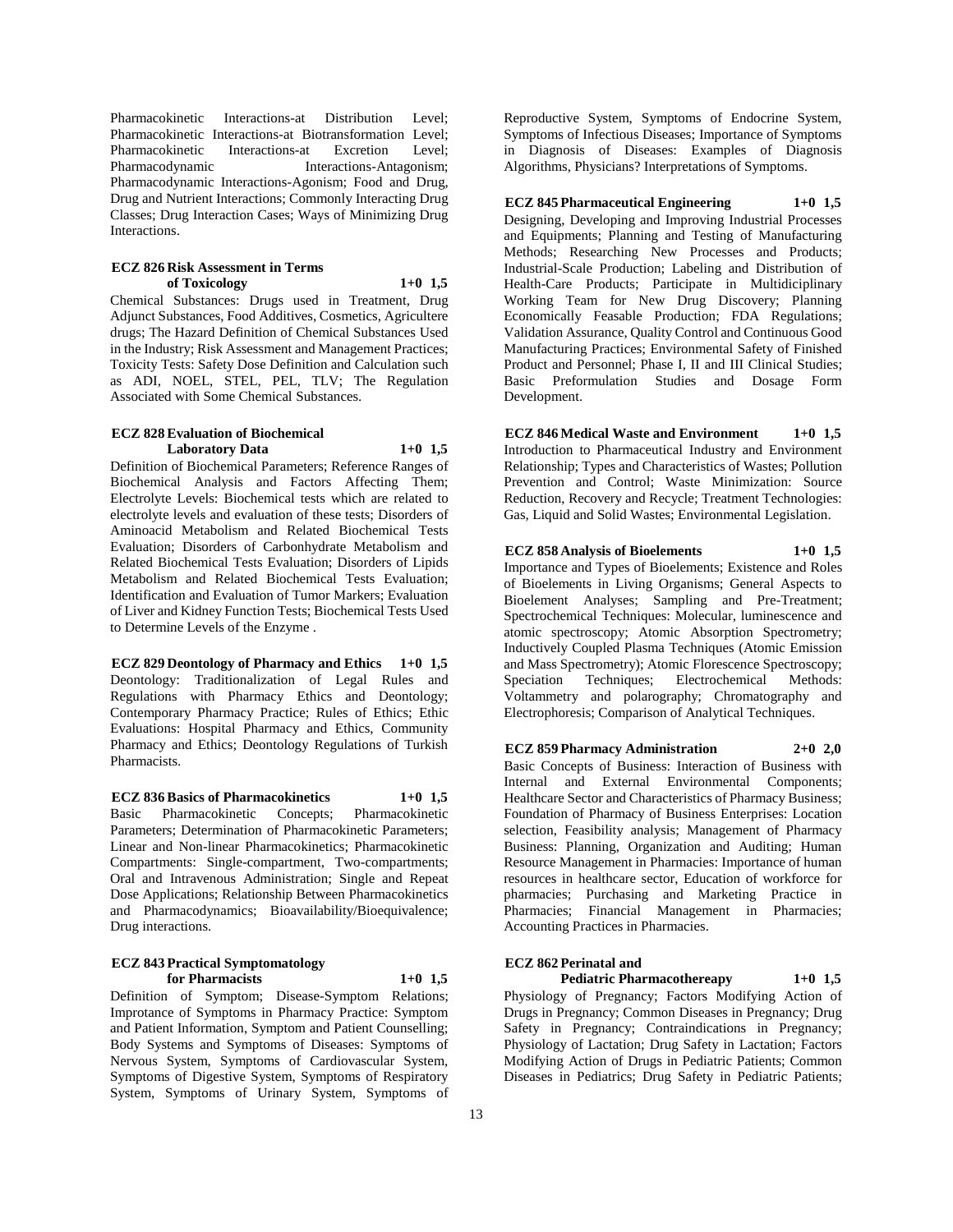Pediatric Drug Formulations; Pediatric Poisoning and Antidotes.

### **ECZ 863 Drug Patent Registration and CE Certificate 1+0 1,5**

Definition of Drug Monograph: Drug monographs; USP, EP and Turkish Pharmacopoeia: Regulations about Drug Registration in Turkey; Product information; FDA and COLIPA Rules; Specification of finished product; How to Prepare a Common Technical Document (CTD) File: CTD format in variations; CTD format for generic file preparation: Required Dossier and Information for the Registration of Preventive and Complementary Substances and Current Laws. Description of Patent; Legal Status of Patent in Turkey and the World; Inventions in Turkey and the World; Pharmaceutical Researches in Turkey and the World: Data Privilege, Innovation, Know-how and Applicability of Technique to Industry; Intellectual and Industrial Property Rights; Patent Types in Pharmaceutical Field; How to Do Patent Screening; How to Write Patent; What is CE?; How to Get CE Certificate.

### **ECZ 864 Geriatric Pharmacothreapy 1+0 1,5**

Physiology of Aging; Pharmacokinetic Changes in the Elderly; Pharmadynamic Changes in the Elderly; Common Diseases of Geriatric Patients; Drug Safety in Geriatric Patients; Inappropriate Medications in Elderly Patients; Common Adverse Drug Reactions in Elderly Patients; Multiple Drug Use and Drug Interactions; Medication Compliance in the Elderly; Rational Drug Use in the Elderly.

### **ECZ 865 Medicinal Teas 1+0 1,5**

Definition of Medicinal Teas; Appropriate Drug Supply and Rules; Types of Medicinal Teas (mono; mixture; package; bag and soluble teas); Preparation Methods of Medicinal Teas; Plants and Drugs used as Medicinal Teas and their applications; Legislature in the European Pharmacopoeia; Quality Control Methods in Pharmacopoeias; Packaging and Storage; The Mixture Tea Recipes listed by some of the Pharmacopoeia and Standard Licenses.

#### **ECZ 867 Pharmacoeconomics 1+0 1,5**

Pharmacoeconomics: General pharmacoeconomical applications, Pharmacoeconomical applications in Turkey, Pharmacoeconomical applications in the EU, USA, South America, Canada, Australia and Far Eastern countries; Analysis Methods in Pharmacoeconomics; Health Technology and Its Difference from Pharmacoeconomics; Processes of Drug Registration and Pricing in Turkey: Drug Regulations, and Related Institutions; Duties and Authorities of These Institutions; Processes of Reimbursement in Turkey: Directives and guidelines related to drug reimbursement, Drug regulations of public institutions related to reimbursement: Legal Legislation.

#### **ECZ 871 Basic Procedures and Calculations in New Drug Development 1+0 1,5**

Grinding; Homogenization; Drying: Lyophilization, Spray drying; Solubility; Filtration; Sieving; Sterilization; Granulation; Film Coating; Formulation Stages and

Calculations; Scale Up; Dose Adjustment; Replacement Factor; Isotonicity; Sterilization Kinetics: Determination of F value, Shelf life, Triangular phase diagrams, Solubility phase diagrams, Determination of dissolution rate.

#### **ECZ 872 Innovative Approaches to Antisense Technology 1+0 1,5**

Antisense Technology and Its Applications: Antisense oligonucleotides, RNA interference, Gene silencing mechanisms; miRNA and Production; Using Area of miRNA; siRNA and Production; Using Areas of siRNA; Gene Therapy; In Vitro and In Vivo Stability of siRNA; Encapsulation of siRNA with Drug Delivery Systems; RNA Vaccines; Using of Antisense Technology in Cancer Therapy; Assessment of Antisense Technology.

#### **ECZ 874 Seperation Techniques in Pharmaceutical Industry 1+0 1,5**

General Characteristics of Separation Techniques; Classification and Summary of Separation Techniques; Extraction and Craig Apparatus; Introduction to Chromatography: Chromatographic techniques, Detectors, Chromatographic analysis of pharmaceutical raw materials, Chromatographic analysis of products in process and final products, Chromatographic applications in the pharmacopeia analysis, Calculations of the system suitability values in chromatography, Chromatographic applications in the R&D of the pharmaceuticals, Capillary electrophoresis.

### **ECZ 875 Graduation Project I 1+3 4,0**

Determining Information Resources on a Selected Topic; Access to Information Resources on the Internet and in Library; Analysis and Interpretation of Information Obtained; Evaluation of Previous Studies on the Topic; Defining Methodology of Study; Collecting Data; Analyzing Data Collected; Sharing All Data Collected with Course Instructor.

**ECZ 876 Graduation Project II 1+3 4,0** Arranging Information Collected; Summarizing Information; In-text Citation; Bibliography; Provision of Materials in Experimental Studies; Designing an Experimental Study; Evaluation of Experiment/Research Results; Converting Data into a Scientific Presentation; Report Writing.

#### **ECZ 877 Analytical Method Development and Validation 1+0 1,5**

Classification of Analytical Methods; Physicochemical Characteristics of Analytes; Sample Pretreatments; Solubility; Method Selection; Method Optimization; Recovery; Calibration Procedure; Analytical Validation Procedures; Validation Parameters and Guidelines; Range; Specificity; Robustness; Detection and Quantification Limits; Linearity, Precision, Accuracy; System Suitability Tests.

## **ECZ 878 Pharmacopoeia Analysis 1+2 3,0**

General Information about Pharmacopoeias; Introduction of the Turkish Pharmacopoeia; Introduction of the American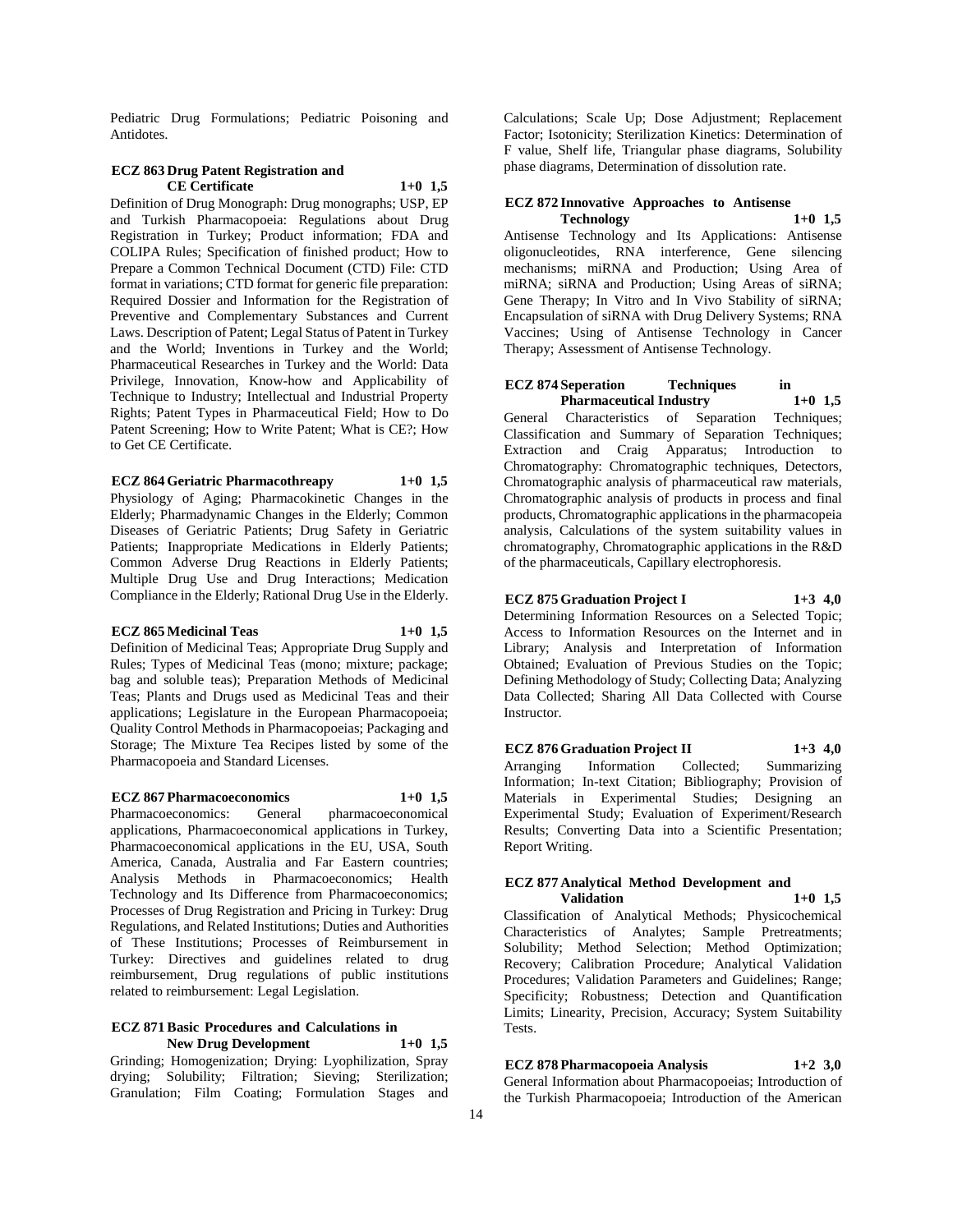Pharmacopoeia; Introduction of the British Pharmacopoeia; Introduction of the European Pharmacopoeia; Determination of Physicochemical Properties of Pharmaceutical Raw Materials; Chemical Tests Applied to Pharmaceutical Raw Materials and Preparations; Physical Properties and Identification Reactions; Determination and Analysis of Impurities; Reactive and Indicators in Pharmacopoeias; Test Solutions; Examples of Pharmacopoeia Monographs.

### **ECZ 879 Introduction to Pharmacy Practice 1+2 3,0**

Introduction to Pharmacy Practice (Duties and Responsibilities of Clinical Pharmacists in Patient Follow-up and Treatment); Internal Ward (Hematology) Visit and Patient Report; Internal Ward (Gastroenterology) Visit and Patient Report; Internal Ward (Endocrinology and Metabolism Disorders) Visit and Patient Report; Internal Ward (Nephrology) Visit and Patient Report; Internal Ward (Medical Oncology) Visit and Patient Report; Case Presentations and Discussions; Cardiology Ward Visit and Patient Report; Neurology Ward Visit and Patient Report; Pediatrics Ward Visit and Patient Report; Physical Therapy and Rehabilitation Ward Visit; Case Presentations and Discussion.

#### **ECZ 880 Analysis of Chiral Compounds in Pharmaceutics 1+0 1,5**

Introduction to Stereochemistry: Stereoisomer, Diastereoisomer, Optical active molecules; Mechanisms of Chiral Recognition and Retention; Direct and Indirect Chiral Separations; Chiral Separations Using LC; Chiral Stationary Phases and Chiral Mobile Phase Additives; Analysis of Chiral Drug Molecules Using LC; Chiral Separations Using GC; GC Chiral Stationary Phases; Chiral Separations Using CE; Preparative Chiral Chromatography; Alternative Preparative Techniques: Moving bed continuous chromatography system, Radial flow chromatography.

# **ECZ 881 Rational Drug Use 1+0 1,5**

Rational Drug Use: Definition and applications; Roles, Responsibilities and Rights of Health Professionals and Society in Rational Drug Use; Prescribed/Unprescribed Drug Use and Problems Faced in Multiple Drug Use; Pharmacovigilance: Definition and applications; Rational Drug Use in Particular Conditions; Rational Drug Use in Chronic Diseases and Adverse Effects; Rational Antibiotic Use; Medication Errors.

#### **ECZ 882 Pharmacovigilance and Adverse Drug Reactions 1+0 1,5**

Definitions of Pharmacovigilance and Adverse Drug Reactions; Use of Pharmacovigilance in Therapeutic Practice; Applications of Drugs and Pharmacovigilance; Feedback Mechanisms of Drug Related Information; Databases; World Health Organization Program for International Drug Monitoring; Classification of Adverse Drug Reactions; Dose Related Adverse Drug Reactions; Adverse Drug Reactions not Related to Dose; Adverse Drug Reactions and Time Dependent Factors; Abstinence and Adverse Drug Relations; Mechanisms of Adverse Drug Reactions; Failure in Therapeutics and Adverse Drug

Reactions; Databases Related to Adverse Drug Reactions; Prevention of Adverse Drug Reactions.

### **ECZ 883 Innovative Pharmacology and Drug Screening Strategies 1+0 1,5**

General Information about Natural Biomaterials and Synthetic Materials Used in Drug Development; Materials Used in Drug Screening: Microorganisms, Cell lines, Laboratory animals; New Drug Development; In vitro and in vivo Methods: Toxicity experiments, Animal experiments, Molecular techniques; Literature Review; Clinical Trials: Phase I, II and III trials, High throughput screening, Blind screening, High efficiency screening; Post-clinical Trials: Phase IV studies; R&D and Innovation; Cooperation of Industry and University on Drug Development; Innovative Approaches to New Drug Development.

### **ECZ 884 Quality Management of Drug 1+0 1,5** Drug Quality Management; Drug Quality Assurance and

Processes: Pre-manufacturing processes, Manufacturing processes, Post-manufacturing processes; Good Manufacturing Practices (GMP); Drug Quality Control (QC); Quality Systems and Risk Management; Validation; New Product Development: Product verification and role of qualified personnel, Batch documentation, Standard operating procedures (SOP), Guidelines and validation plans, Duties of qualified personnel.

# **ECZ 885 Upper Respiratory Tract Diseases and**

**Medications 1+0 1,5** Allergic Rhinitis; Auricle and External Ear Tract Diseases; Neck Masses; Nose Currents; Paranasal Sinuses and Nasal infections; Nose and Paranasal Sinus Tumor and Nazofaregeal Masses; Facial Nerve Paralysis; Snoring and Sleep Apnea; Inner Ear Disease; Hearing Loss; Earache and Physiology of Hearing; Larynx and Neoplasms of the Hypopharynx; Maxillofacial Trauma; Nonallergic Rhinitis; Oropharynx and Oral Cavity Infections; Oropharynx and Oral Cavity Tumors; Middle Ear and Mastoid Diseases; Hoarseness; Salivary Gland Diseases; Upper Respiratory Tract Infections; Vestibular System Diseases and Vehicles to Hold.

### **FİZ 103 Physics 2+0 3,0**

Vectors; Motion in One Dimension: Average velocity; Instantaneous velocity; Acceleration; One-dimensional motion with constant acceleration; Freely falling objects; Motion in Two Dimensions: Two-dimensional motion with constant acceleration; Projectile Motion; Uniform Circular Motion; Laws of Motion; Work and Energy; Work and Kinetic Energy; Power; Potential Energy and Conservation of Energy; Conservation of Mechanical Energy; Linear Momentum and Collisions: One and two - dimensional collisions.

### **FRA 175 French I 3+0 3,0**

Greeting and Introducing yourself; Saying the day and hour; Presenting somebody; Talking about occupations; Discovering the environment; Talking about the weather report; Informing oneself about health issues; Locating and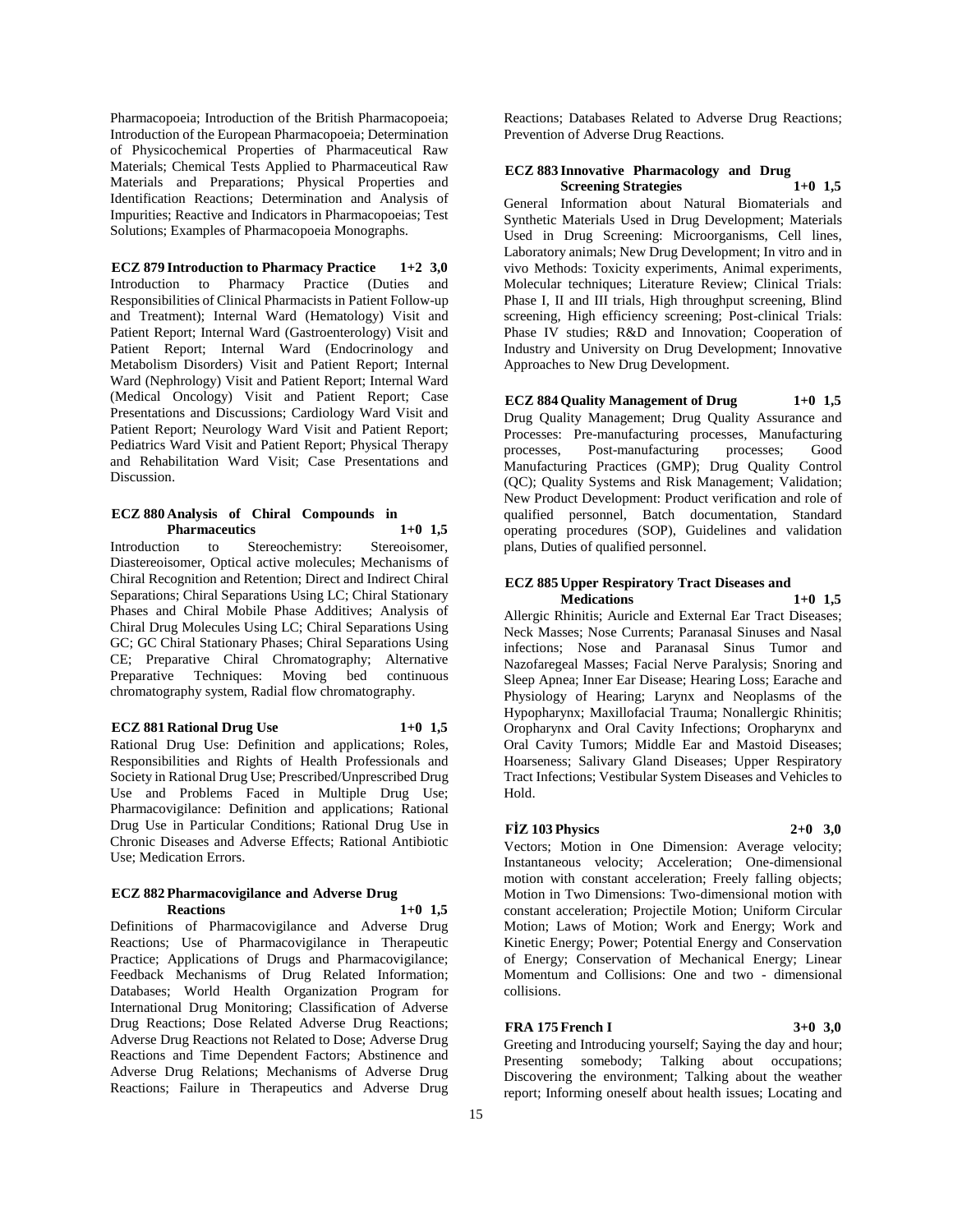Settling; Expressing ones opinion; Suggesting an activity; Expressing one's feelings; Reserving a train ticket; Communicating on the telephone; Talking about work; Expressing ones interest; The progress of an Action; Obtaining information about the press.

### **FRA 176 French II 3+0 3,0**

Greeting and Introducing yourself; Saying the day and hour; Presenting somebody; Talking about occupations; Discovering the environment; Talking about the weather report; Informing oneself about health issues; Locating and Settling; Expressing one's opinion; Suggesting an activity; Expressing one's feelings; Reserving a train ticket; Communicating on the telephone; Talking about work; Expressing one's interest; The progress of an Action; Obtaining information about the press.

#### **İNG 175 English I 3+0 3,0**

Using the Verb 'to be'; Saying Name, Phone Number and email Address; Describing Things and Places in a Classroom; Asking for Help While Studying; Using the Verb 'to be' in Questions, Describing Favourite Celebrities, Friends and Family; Using Simple Present Statements, Yes-No Questions and Short Answers; Talking about Daily and Weekly Routines; Saying How Often You Do Things; Talking about Free-time Activities and TV shows; Using 'there is, there are'; Using 'some, no, a lot of, and a couple of'; Describing Neighbourhood and Local Events; Asking for and Telling the Time.

#### **İNG 176 English II 3+0 3,0**

Using the Present Continuous; Talking About the Weather and Sports; Using 'like to', 'want to', 'need to' and 'have to' with Other Verbs; Using 'this', 'that', 'these', 'those'; Asking Questions with 'How much'; Talking about Clothes, Colours, Shopping and Prices; Using can; Talking about Countries, Languages, and Nationalities; Talking about International Foods; Using the Simple Past of Regular and Irregular Verbs; Using the Past of be; Asking Simple Past Information Questions; Describing Past Experiences; Using Many and Much; Using Some and Any; Using Would Like; Describing Favourite Foods and Eating Habits; Using 'or something' and 'or anything'.

### **İNG 225 Academic English I 3+0 3,0**

Reading Skills for Academic Study: Understanding key vocabulary, Getting the gist of the text, Skimming and scanning, Understanding text organization, Developing basic vocabulary knowledge; Listening Skills for Academic Study: Listening for main idea, Listening for detailed information, Listening to short daily conversations, Listening for key ideas; Speaking Skills for Academic Study: Introducing oneself, Maintaining everyday conversations, Giving descriptions of events, Asking and answering questions; Writing Skills for Academic Study: Writing simple sentences, Writing notes, Writing basic descriptions of events, Writing informal letters.

### **İNG 226 Academic English II 3+0 3,0**

Reading Skills for Academic Study: Exposure to simple academic texts, Developing reading fluency, Identifying text type, Improving academic vocabulary knowledge, Distinguishing key ideas from supporting details; Listening Skills for Academic Study: Distinguishing main idea from the detailed information, Listening to short texts on different topics, Noticing intonation; Speaking Skills for Academic Study: Asking for information, Giving detailed information on relevant topics, Asking for and giving directions; Writing Skills for Academic Study: Writing simple and compound sentences, Writing simple biographies, Writing brief reports, Writing short paragraphs.

#### **İSN 315 Public Relations 2+0 3,0**

Definition of Public Relations; Historical Development of Public Relations; Professionalism and Fundamental Principles in Public Relations; Organization of Public Relations Activities; Institutional Public Relations; Research in Public Relations; Campaign Planning in Public Relations; Applications in Public Relations; Evaluation in Public Relations; Mass Communication Materials Used in Public Relations and Media Relations; Case Studies.

### **İST 128 Biostatistics 2+0 3,0**

Biostatistical Sciences and Statistical Relations; Importance of Statistics in Health Sciences; Basic Terminology of Statistics; Techniques for Collection, Preparation and Presentation of Data; Sampling: Sampling distributions, Point and interval estimations for population parameters; Distributions: Chi-square distribution, Hypothesis tests, Z distribution, T distribution; Calculation of Correlation and Regression Coefficients and Their Interpretations; Nonparametric Tests.

**İŞL 321 Applied Entreprenneurship 3+1 5,0** Introduction to Entrepreneurship: Basic Concepts; Climate for Entrepreneurship: Economic Perspective: Opportunity Recognition and Idea Creating: Theory and practice; Feasibility Analysis; Industry and Competitive Analysis; Marketing Plan: Theory and practices; Operations Plan: Theory and practices; Management Plan: Theory and practices; Financial Plan: Theory and practices; Business Model Development; Financing and Funding for Entrepreneurial Business; Marketing Issues in Entrepreneurial Business; Franchising and Buying an Existing Business.

### **KİM 153 General Chemistry I 2+0 3,0**

Material and Energy; Fundamental Measures; Chemical Calculations; Chemical Reactions and Reaction Equations; Atom; Molecule and Ions; Development of Atomic Theory and Laws; Electronic Structures of Atoms; Periodic Table and Periodical Properties; Chemical Bonds; Properties of Gases; Liquids and Solids; Properties and Reactions of Acids and Bases; Chemical Thermodynamic.

### **KİM 154 General Chemistry II 2+0 2,5**

Periodical Properties of Elements in the Periodic Table; Chemical Bonds of Molecules; Solutions; Acids and Bases;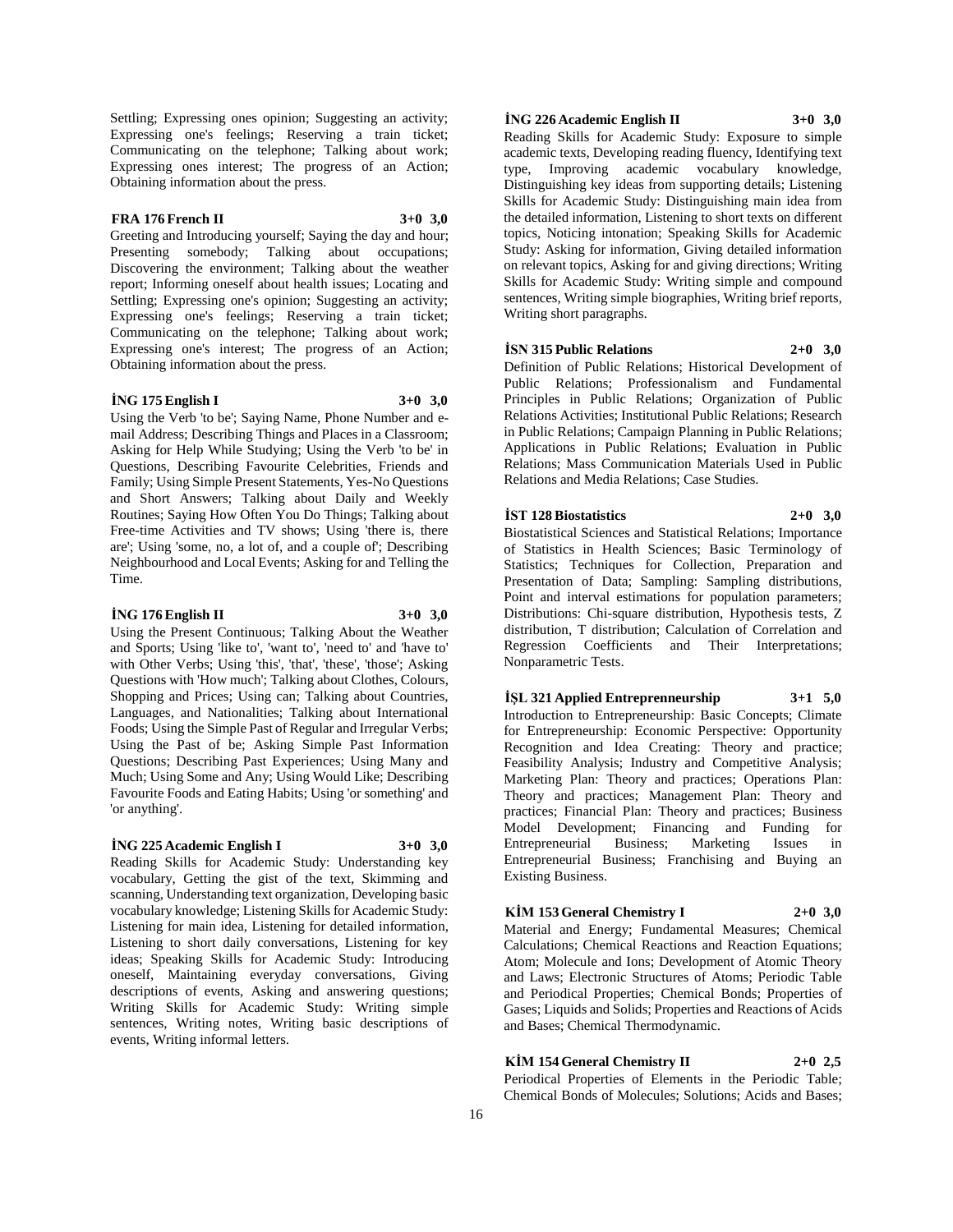Equilibrium of Liquid Solutions; Redox Reactions and Electrochemistry; Complex Ions and Coordination Compound; Nomenclature in Organic and Inorganic Chemistry.

**KİM 241 Analytical Chemistry I 2+0 3,0** Introduction; Data Handling; Stochiometric Calculations; General Concepts of Equilibrium; Gravimetric Analysis.

**KİM 247 Organic Chemistry I 2+0 3,0** Introduction to Organic Chemistry; Alkanes and Radicalic Substitution Reactions; Alkenes, Elimination and Addition Reactions; Alkynes; Cycloalkanes; Aromaticity, Arenes and Electrophilic Substitution Reactions; Alkyl Halides and Nucleophilic Substitution Reactions.

**KİM 248 Organic Chemistry II 2+0 3,0** Introduction to Stereochemistry; Acidity and Basicity; Alcohols and Phenols; Amines; Carbonyl Compounds and Nucleophilic Addition Reactions; Carbonyl Compounds; Aldehydes and Ketones, Carboxylic Acids; Carboxylic Acid Derivatives and Nucleophilic Substitution Reactions.

# **KİM 249 Biochemistry I 2+0 3,0**

Essential molecules of organism: Carbohydrates, Lipids, Proteins, Nucleic acids, Purin and pyrimidines.

### **KİM 250 Biochemistry II 2+0 3,0**

Enzymes, Hormones, Porphyrines, Minerales, Vitamines; Structure and functions of organic and inorganic molecules i.e. water investigated at cellular level; their metabolisms and relationships of these molecules with each other. Occurred variations on human organism during human life, dissimilarities on normal and pathologic case.

#### **KİM 254 Analytical Chemistry II 3+0 4,0**

Biological Functions of Inorganic Elements; Biological Ligands for Metal Ions; Metals at the Center of Photosynthesis; Catalyses through Hemoproteins; Iron-Containing Biological Proteins; Nickel-Containing Enzymes; Copper-containing Protein; Biological Functions of Transition Metals; Zinc and Enzymatic Catalysis; Biomimic Chemistry; Biominerals; Bioinorganic Chemistry of the Toxic Metals; Chemotherapy, Imaging and Other Applications of Nonessential Elements.

**KİM 255 Analytical Chemistry Practicals I 1+2 3,0** Principles of Qualitative Analytical Chemistry; Exercises for Laboratory Studies; Determination of Chloride; Sulfate; Phosphate; Carbonate; Introduction to Systematical Analysis; Separation of the Cathions into Groups: Group V: Sodium; Potassium; Ammonium; Magnesium; Group IV: Barium; Strontium; Calcium; Group III: Iron; Aluminum; Chromium; Nickel; Manganese; Zinc; Group II: Mercury (II); Copper; Cadmium; Arsenic; Antimony; Tin; Group I: Mercury (I); Lead ; Silver.

**KİM 256 Analytical Chemistry Practicals II 1+2 3,0** Introduction to Quantitative Analysis; Use of Balances; Preparation of Acid Base Solutions; Determination of Acetic Acid and Others; Back Titration and Its Applications; Redox Titrations: Preparation of potassium permanganate and determinations of iron II and hydrogen peroxide; Preparation of iodine solution and determination of arsenic trioxide and sodium thiosulfate; Complexometric Titrations: Preparation of EDTA solution and determination of calcium and magnesium); Gravimetric Analysis: Determination of sulfate; Determination of Iron by Colorimetric Method; Titrations Using Potentiometry and Conductometry.

### **KİM 260 Biochemistry Practicals 1+2 3,0**

Experimental Studies on Biochemistry; Material and Methods; Biological Materials; Description of Methods; Investigation of Main Molecules and Diagnostic Tests Related to Illness: Glucose tolerance test; Fasting plasma glucose test; Total cholesterol; Total protein; Albumin; Total Bilirubin; Creatinin; Testing of Liver and Kidney Functions; Urinalysis; Information on Clinical Biochemistry.

### **KÜL 199 Cultural Activities 0+2 2,0**

Participating Actively or as a Spectator in Sports Activities; Participating in Activities Arranged by the Counseling Center; Participating in Workshops in Art; Education on Museums; Participating in Art Trips; Participating in Cultural Trips; Participating in and Taking Duty in activities such as Cinema, theatre, scientific Meeting etc.; Taking duty in Clubs; Being a Student Representative and Participating in Environmental Activities.

### **MAT 815 Mathematics 2+0 3,0**

Numbers and Basic Concepts; Arithmetic Operations; Decimal Numbers and Rational Numbers; Exponential Numbers; Rooted Numbers; Ratio and Proportion, Percentage Calculations; Equation and Inequalities; First Degree Equations; Second Degree Equations; The Concept of Function; Concept of Composition and Inverse Function; Determination of Values; Graphing and Some Special Function Graphics; Trigonometry; The Concept of Derivative; The Concept of Integral.

# **SAĞ 107 Public Health 2+0 3,0**

Public Health Protection and Grading: Health promotion; Early Diagnosis; Treatment and Rehabilitation; Health Education for People: Widespread health education; Formal education; Health Education Factors: Factors affecting education; Education Procedures: Excursion, Lessons, Conferences, Panel discussions, Group discussion; Health education subjects; Hygiene; Sanitation; Nutrition; Resting; Dependence; Reproduction; Health-family planning; Infectious diseases; Immunity and Vaccination; Aging; Accidents; Health Administration; Health Legislation.

### **SAĞ 404 Medical First Aid 2+0 2,0**

First Aid and Medical Intervention: Injuries, Ambustion, Trauma; Using Syringes (Injection); Internal and External Negative Factors that Affect Human Health; Role of Pharmacists in Serious and Urgent Conditions.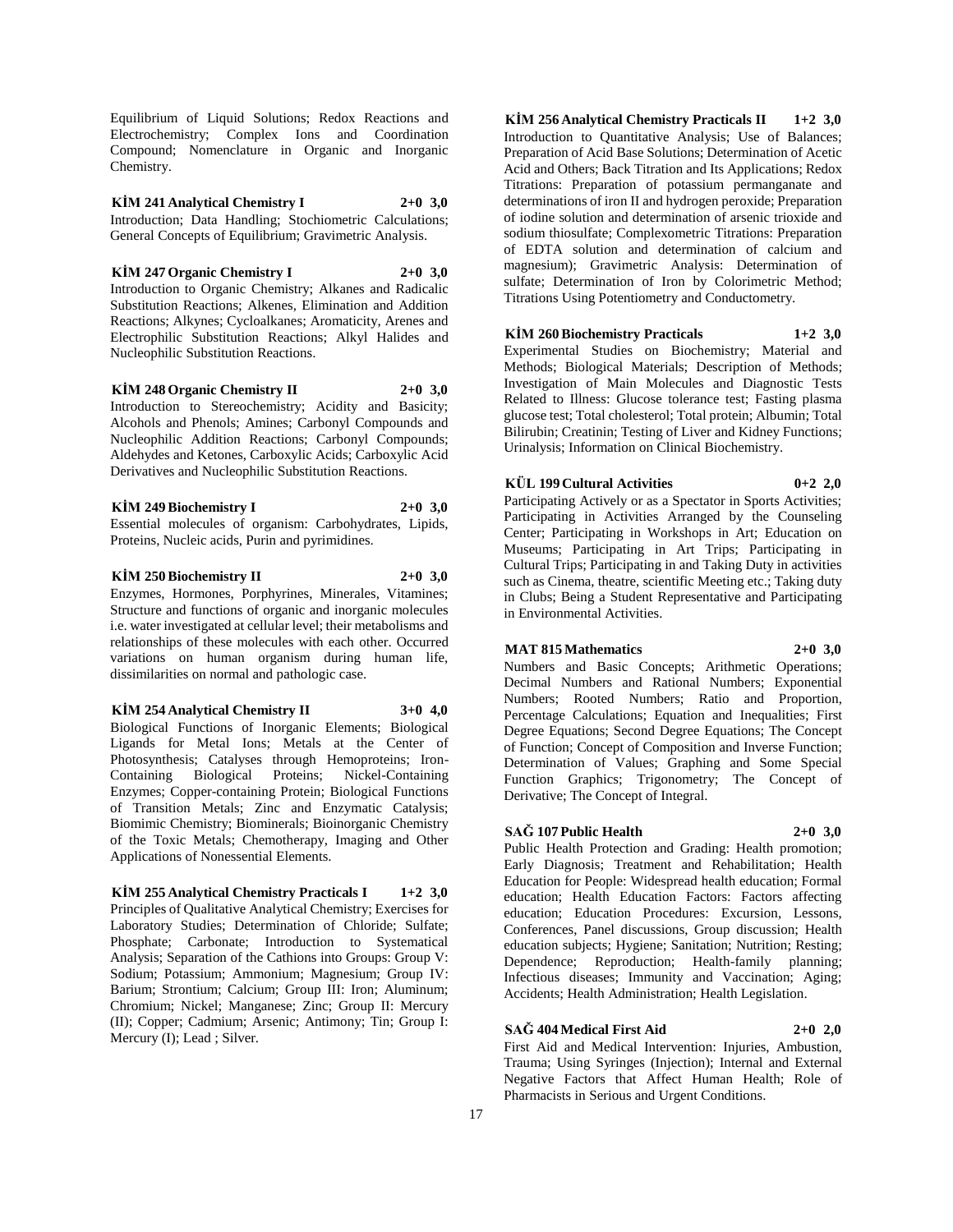#### **SAN 155 Hall Dances 0+2 2,0**

Basic concepts. The ethics of dance, Dance Nights, Dance Costumes, National International Competitions and rules/grading, Basic Definitions, Classifications of Dances: Social Dances; Salsa, Cha Cha, Samba, Mambo, Jive, Rock'n Roll, Jazz, Merenge; Flamenko, Rumba, Passa -Doble, Argentina tango, Vals, Disco, Quickstep, Foxtrot, Bolero, European Tango: Ballroom Dances; Sportive Dances; Latin American Dances; Samba, Rumba, Jive, Passa-Doble, Cha Cha, Standart Dances; European Tango, Slow vals (English), Viyana vals, Slow foxtrot, Quickstep.

### **SNT 155 History of Art 2+0 2,0**

History of Civilization and Evolution of Art: Prehistory to Present; Concepts and Terminology in Art with Samples; Interrelation among Art-Religion and Society; Effects of Religion on Artistic Development; Reflections and Interpretations of Judaism, Christianity and Islam on Art; Renaissance: Emergence, Effects, Artists, Works of Art; Architecture and Plastic Arts; Art in the 19th and 20th Centuries: Relevanceof the main historical events of the period.

#### **SOS 155 Folkdance 2+0 2,0**

Dance in Primitive Cultures; Dance in Earlier Civilizations; Dance in the Middle Age and Renaissance; Dance in the 18th and 19th Centuries; Dances of the 20th Century; Ballet; Turkish Dances; Emergence of Folkdance; Anatolian Folkdance: Classification, Accompanying instruments; Methods and Techniques of Collecting Folkdance; Problems in Collecting Folkdance; Teaching of Folkdance; Adapting Folkdance for Stage: Stage, Stage aesthetics and Choreography, Orientation and choreography.

#### **STJ 013 Internship IV 0+25 15,0**

Definition of pharmacy; Pharmatist?s duties and

responsibilities:Hospital Pharmacist?s help and ınfluence to drug use in clinical; Tools and supplies in pharmacy:Cleanliness and hygıene conditions; drugs: Preparation and magistral drug definitions, sort pattern, storage conditins of drugs, ınformation about toxic and drugs keeping separated;prescriptions and drugs subjected to special process: Narcotics, Psychotropic drugs; Vaccine and serum, Dietary Preparations, Herbal drugs, Prescription information and control;Chemical substances keeping be in pharmacy: Using and Storage Conditions;Cosmetics: Definition, Classification according to use and samples relating to these.

### **STJ 014 Internship V 0+25 15,0**

Processes Requıred for opening a pharmacy; Workplace's Features Requıred for opening a pharmacy; boks Requıred to be in pharmacies: pharmacopoeia, Vademecum, Formulas etc.; Conception of generic drug; Drug-drug and drugnutrıtion ınteractions; notebooks having compulsory in pharmacy; official actions doıng in pharmacy: Actions about treasury department, actions about ministry of health, actions about insurance İntıtutions, official actions about Prescription; Informing of drug side-effects to turkey pharmacovigilance center; computer programs using in

pharmacies;Introducing of Professional organızatıons; information about a pharmacist's social security; first aid in pharmacy

#### **TAR 165 Atatürk's Principles and History of Turkish Revolution I 2+0 2,0**

Reform efforts of Ottoman State, General glance to the stagnation period, Reform searching in Turkey, Tanzimat Ferman and its bringing, The Era of Constitutional Monarchy in Turkey, Policy making during the era of first Constitutional Monarchy, Europe and Turkey, 1838-1914, Europe from imperialism to World War I, Turkey from Mudros to Lausanne, Carrying out of Eastern Question, Turkish Grand National Assembly and Political construction 1920-1923, Economic developments from Ottomans to Republic, The Proclamation of New Turkish State, from Lausanne to Republic.

#### **TAR 166 Atatürk's Principles and History of Turkish Revolution II 2+0 2,0**

The Restructuring Period; The Emergence of the fundamental policies in the Republic of Turkey (1923-1938 Period); Atatürk's Principles, and Studies on Language, History and Culture in the period of Atatürk; Turkish Foreign Policy and Application Principles in the period of Atatürk; Economic Developments from 1938 to 2002; 1938-2002 Period in Turkish Foreign Policy; Turkey after Atatürk's period; Social, Cultural and Artistic Changes and Developments from 1938 to Present.

#### **THU 203 Community Services 0+2 3,0**

Various Community Projects: Helping young students during their study periods or after school study sessions, Aiding the elderly in nursing homes, helping disabled individuals with various tasks, helping social services and aiding children with their education etc., take part in the projects which raise environmental awareness, Integrating with the community and enabling use of knowledge accumulated in the courses.

# **TÜR 120 Turkish Sign Language 3+0 3,0**

Overview of Sign Language: Characteristics of sign language; History of Sign Language in the World: Emergence of language and sign language, Verbal education and approaches to sign language; History of Turkish Sign Language: Early period, Ottoman period, Period of the Republic of Turkey; Introduction to Turkish Sign Language: Finger alphabet, Pronouns, Introducing oneself and family, Greetings, Meeting, Relationship words; Showing Basic Words: Adjectives: Adjectives of quality, Adjectives of quantity; Verbs: Present tense, Past tense, Future tense, Time adverbs, Antonyms; Healthy Living: Expression of healthrelated problems, Sports terms, Expressing requirements; In a Bank: Expressions required to carry out basic procedures in a bank; Vacation: Basic words about vacation.